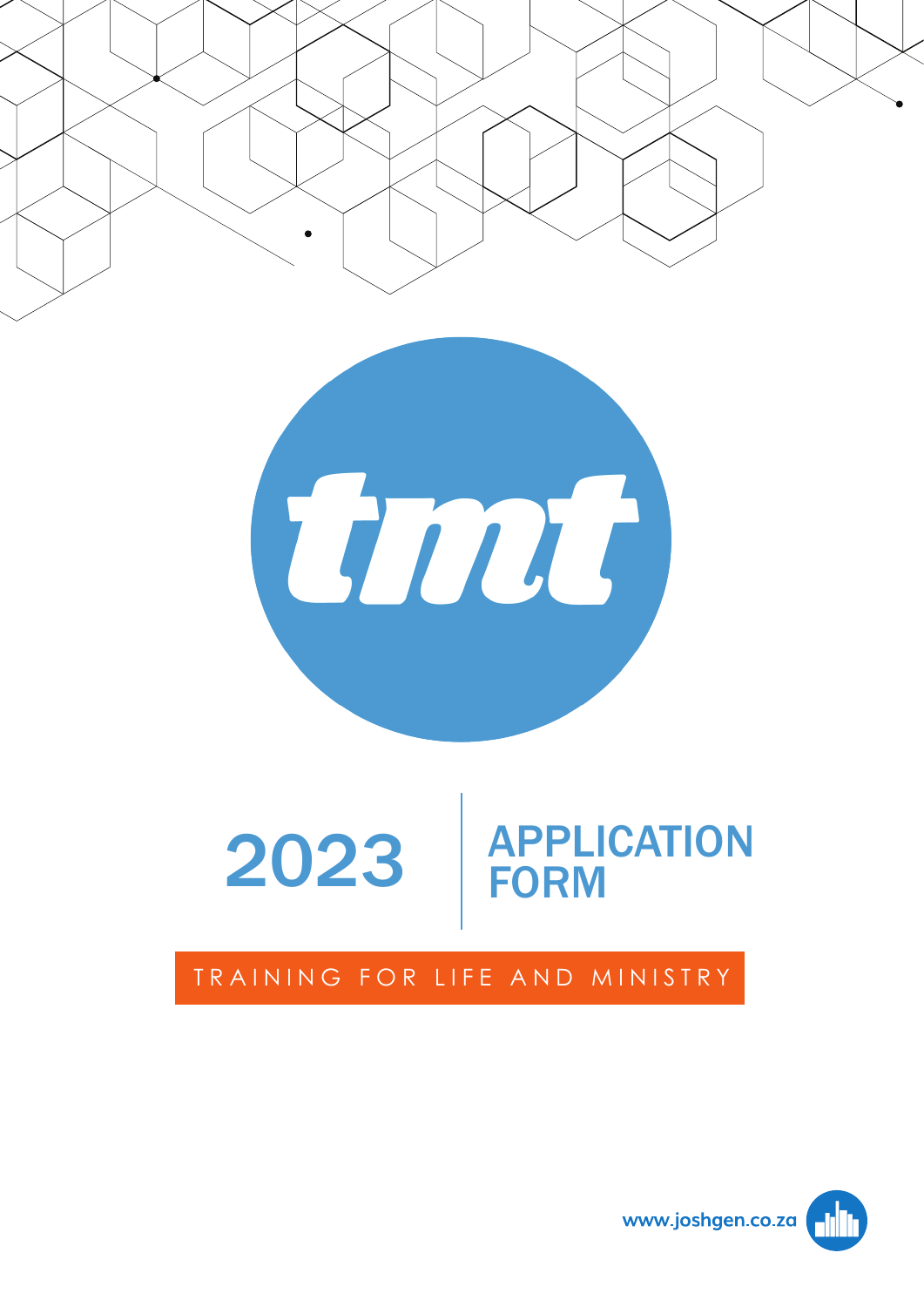

Application Package for training and accommodation services from

### *Timothy Ministry Training*

for the 2023 academic year.

**Please note:** The information in this document is subject to change due to the nature of the Covid-19 pandemic and how it may influence our program in 2023. Certain changes might have to be made to our program and structure in order to adhere to national and/ or provincial guidelines and to ensure we are pro-active in flattening the curve of the virus. Information with regards to any changes will be made available as soon as it is possible. Thank you for your understanding.

Timothy Ministry Training (Association Incorporated under Section 21) | Company Registration: 2002/023624/08 Directors: M. D'Offey, F. van Heerden, R. Slabbert and K. Muller. Physical Address: 59 Main Road, Wellington, South Africa, 7655 Postal Address: PO Box 247, Wellington, South Africa, 7654 | Telephone: +(27) 21 873 6542 Fax: +(27) 86 762 4859 | Email: info@timothytraining.co.za | Web: www.timothytraining.co.za

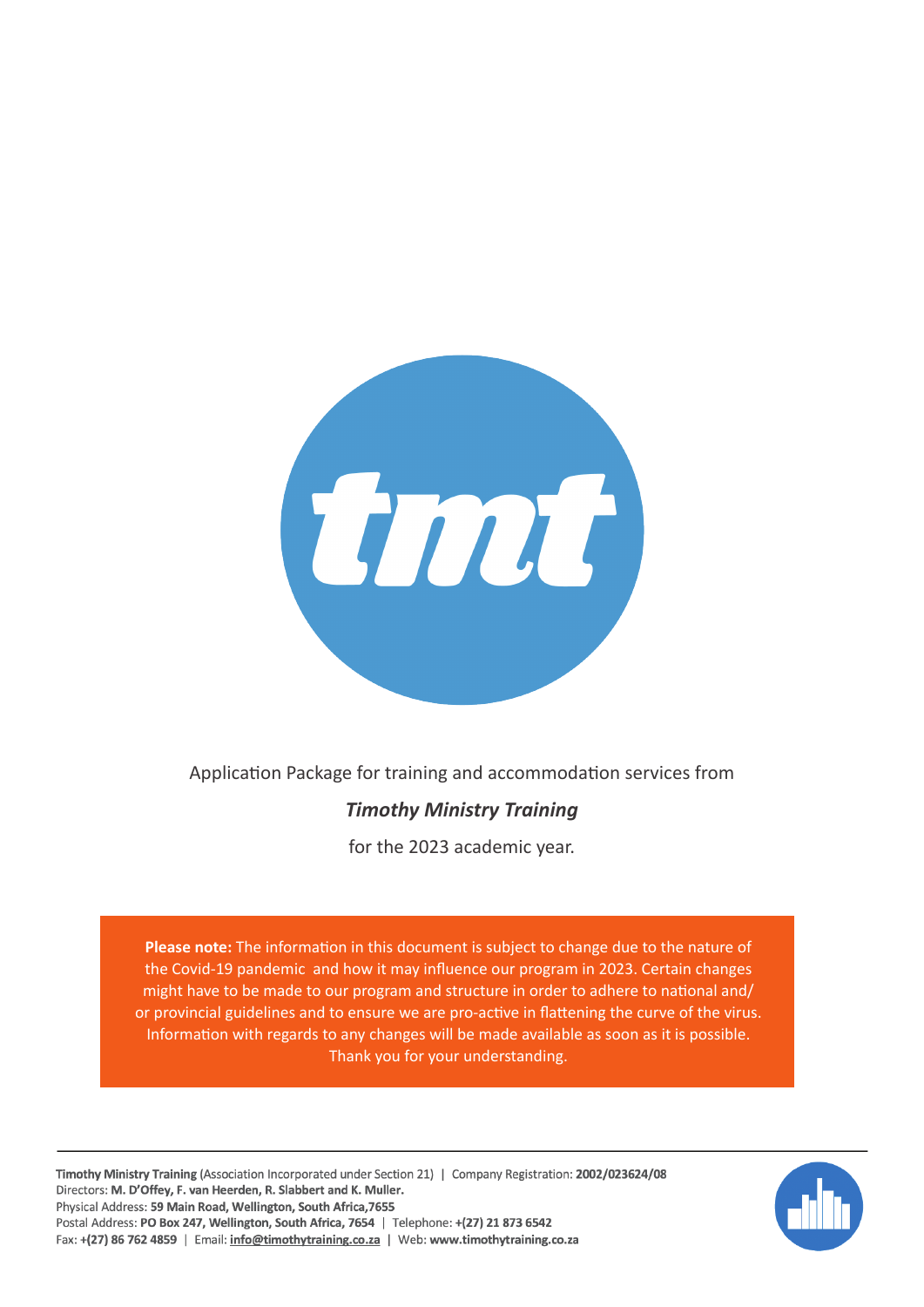

This Application Form is for prospective students who wish to apply for admission to the Timothy Ministry Training ("TMT"), a non-profit company based in Wellington, that provides ministry training, as well as accommodation and services to registered students.



### **1** APPLICATION PROCESS

The following steps are required to apply to TMT and for us to process your application:

- **Step 1:** Applicants must complete and sign this Application Form and submit it (via post or e-mail) with payment of the non-refundable Admin Fee of R300.00 on submission of their Application Form.
- **Step 2:** Once we have received the completed Application Forms we schedule an interview with each Applicant. After conducting interviews and considering the Application Forms, TMT will finalise which Applicants will be accepted into their selected program.
- **Step 3:** TMT will send successful candidate's a Letter of Acceptance detailing further steps to be taken by those Students and confirmation of curriculum, accommodation, fees and deposits required by TMT. Unsuccessful candidates will be notified.
- *Step 4:* After a student has been interviewed and accepted, that student has a month's time (4 weeks) to pay their deposit to us. Your deposit will ensure your place in the program. Students are to make payment of the fees and deposit detailed in their Letter of Acceptance to TMT no later than 1st of December 2022, even if your interview does not commence a month before that. These fees are paid prior to the start of their year, which starts on: 23 January 2023. If you are making use of the TMT accommodation we require of you to move in on 21 January 2023 between 09:00 & 12:00.

Please note that the starting date and the terms for 2023 will be confirmed in the last quarter of 2022, and all applicants will be notified of these dates when they are avaibale.

<sup>1</sup> TMT requires a non-refundable deposit that is equal to a monthly instalment of Fees. The deposit will be used the following year as the last (December) instalment. \*Interviews which take place after 1 November 2022 will need to be paid before 9 December 2022.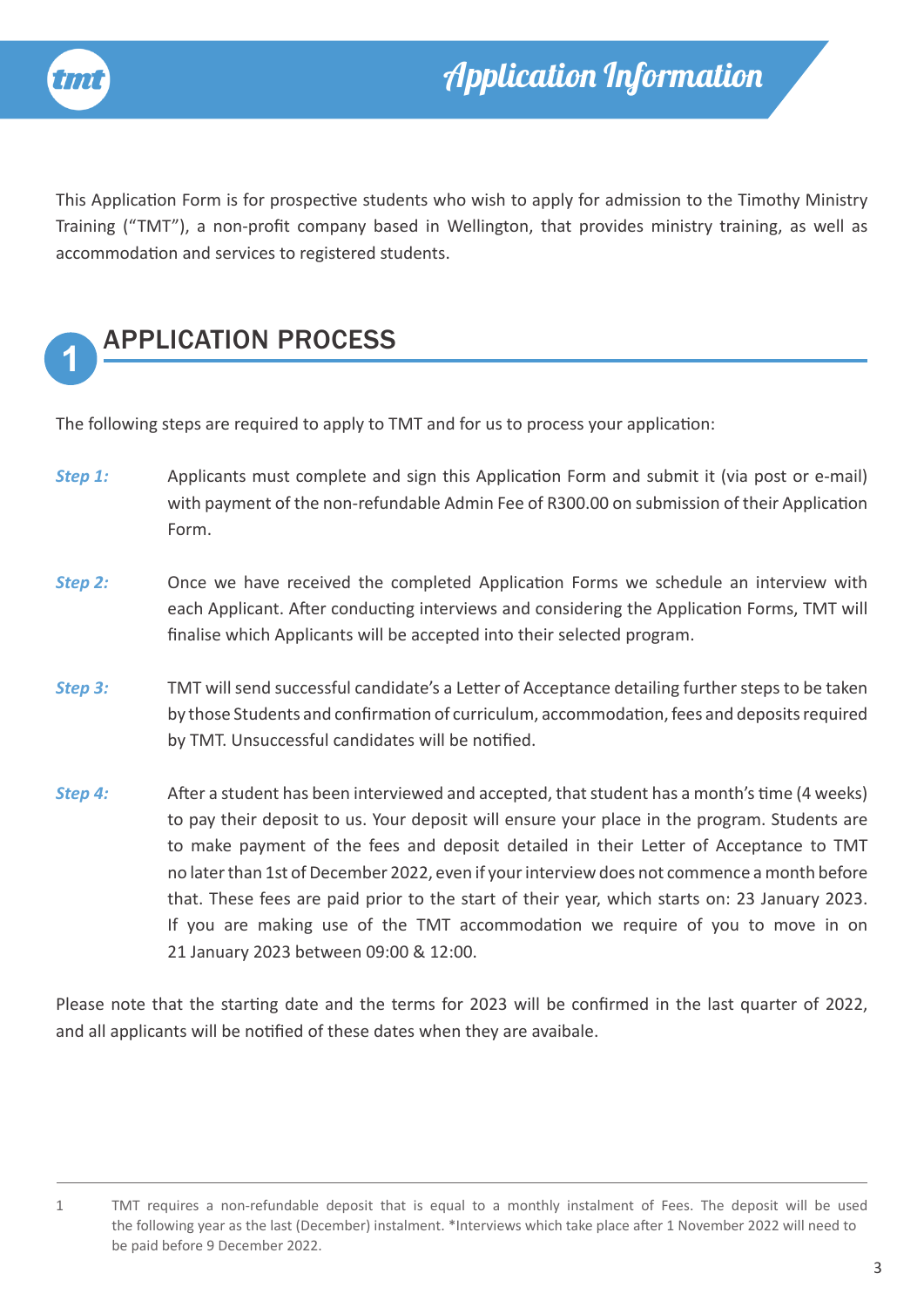



### **2** TMT OFFERS THE FOLLOWING SERVICES

- > The Timothy Ministry Training (TMT) is a one year intensive discipleship training program that trains you for life and ministry. As part of Joshua Generation Church (www.joshgen.co.za) the program's objective is to train men and women for the work of ministry in the context of the local church through theoretical training and practical experience.
- > Full time accommodation on campus (Self Catering)
- > Photo copy facilities & printing services;
- Information Technology Service (Network set-up; Internet Access setup); >
- Internet access Service. >



### **3** TRAINING

*3.1* Prospective students apply for a one year non-accredited ministry training program with Timothy Ministry Training. Please note that students will not receive an accredited certificate or degree, but a non-accredited certificate of attendance.



### **4** ACCOMMODATION

- *4.1* For the sake of creating a vibrant community culture amongst our students, we encourage TMT students to take up accommodation on the TMT premises, except in the case of there being no accommodation available, in which case you will be notified of this as soon as possible.
- *4.2* All accommodation are self-catering facilities.
- *4.3* Accommodation costs are for a fixed period of 12 months of the year.
- *4.4* Included in accommodation: Water + electricity, parking area, self-catering with basic supplies.
- *4.5* Keys to your room will be available at a deposit of R150. Once you hand your keys in at the end of the year, your R150 will be refunded.
- *4.6* Students making use of the TMT Accommodation will be required to store all their belongings in their cupboards or remove items that cannot be stored in their cupboards from their rooms during certain TMT holidays. During these times, conferences will be held at Provence and the rooms might be used for this purpose. Students who do not have alternate accommodation for the holiday times, will be assisted by the TMT staff.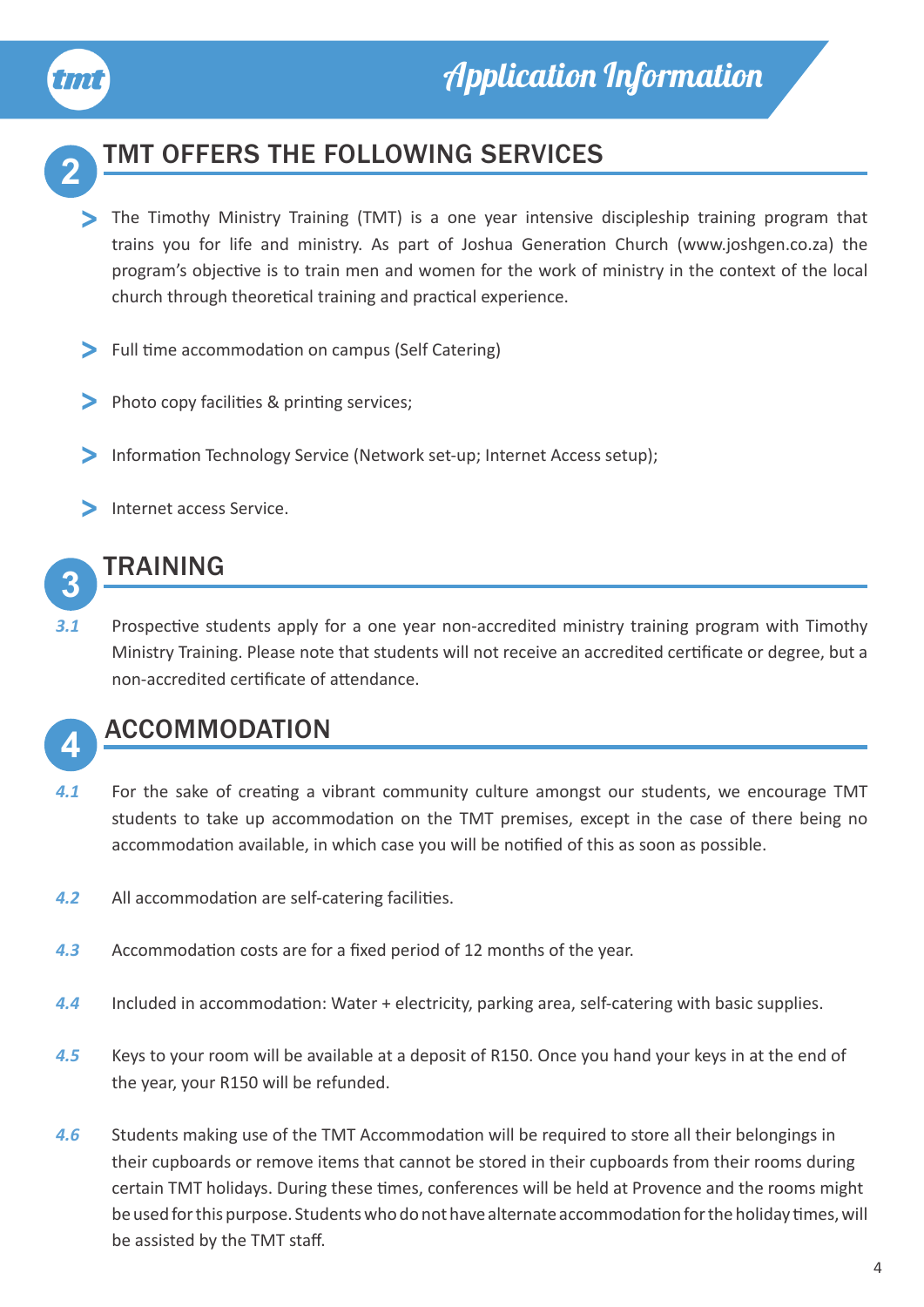

### **5** BILLING

#### *5. 1* **Student Fees**

- *5.1.1* Student fees can be paid in full prior to the year if desired.
- *5.1.2* Alternatively, students have the option to pay it over 12 equal monthly instalments. These fees are to be paid by the 1st of each month by debit order  $2$ .
- *5.1.3* Please note that students contract with TMT for a full year and these fees and costs will be payable even if the Student discontinues their studies for whatever reason prior to completion of their full course year.

### *5.2* **Student Fees and Costs are made up of the following:**

- Admin Fees
- All Additional books & material
- Class Fees
- TMT Outreach Costs
- TMT Orientation & Debriefing Camp Costs
- Year-end Function/Graduation Ceremony Costs
- Team Wear Costs
- Four 12 SA Conference 3
- Exposure to Joshua Generation congregations & travel costs
- Internet & access to network infrastructure

#### **Student Fees Exclude:**

- The use of the telephone, fax machine, photocopier and printer for personal use.
- Accommodation and food
- Any expenses around general JoshGen Church events (gatherings, meetings etc.)
- Additional international outreaches
- Additional team wear
- *5.2.1* Accommodation services are billed annually and you have the option to pay it once off, or over 12 equal monthly instalments. All prices are fixed.
- *5.2.2* Account Details are under the Account Details Section found on page 17 of this Application form. Please do NOT post cash to us. If you are making cash payments, rather deposit it to our bank account listed later on.

<sup>2</sup> Our Debit Order Form is attached hereto as Annexure 'TMT DEBIT ORDER'.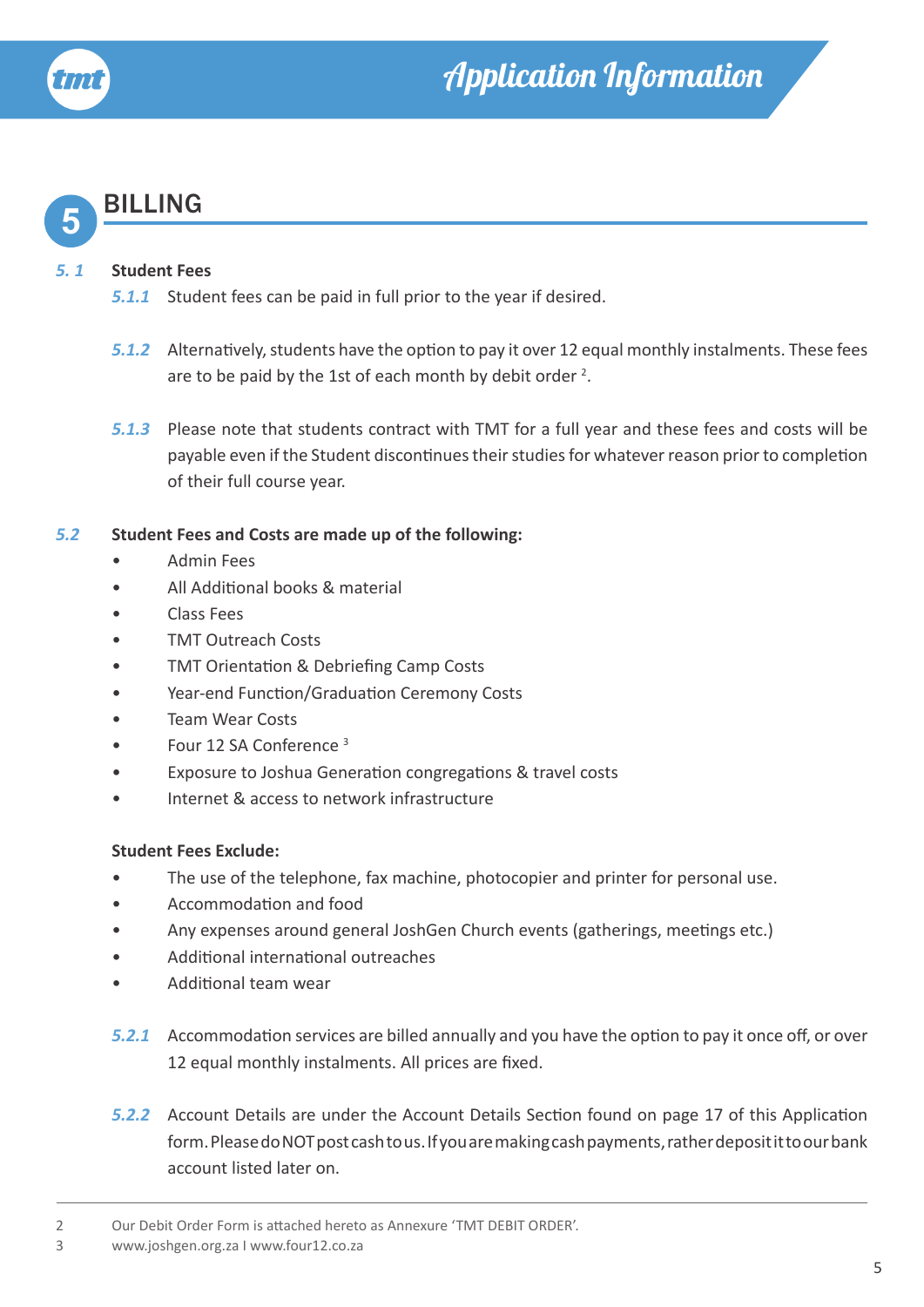

### **5** BILLING

- *5.2.3* If you are under 18 years of age then you are required to have a parent or guardian co-sign with you.
- *5.2.4* Any errors and omissions in this Form supplied by us are excluded, and will be subject to correction.

#### *5.3* **IT Services**

- *5.3.1* Our IT services include: network setup, personalised e-mail address, e-mail server storage and internet bandwidth over an ADSL network line, which is accessible over Wi-Fi. (This is a monitored service and we can track what users do on the Internet, and you agree to this monitoring)
- *5.3.2* We also reserve the right to cancel your access to the network or internet in the case of misconduct or abuse of the network or inappropriate internet use). All these services are included in the course fees, except if specifically stated otherwise.
- *5.3.3* Please make sure that your Tablet, PC, Laptop or Notebook has original licensed and legal versions of the operating system and other software on it. No illegal copies or pirated software or digital media is allowed. If your Tablet, PC, Laptop or Notebook contains any illegal or unlicensed software or digital media then we reserve the right to restrict you from access to our IT Network.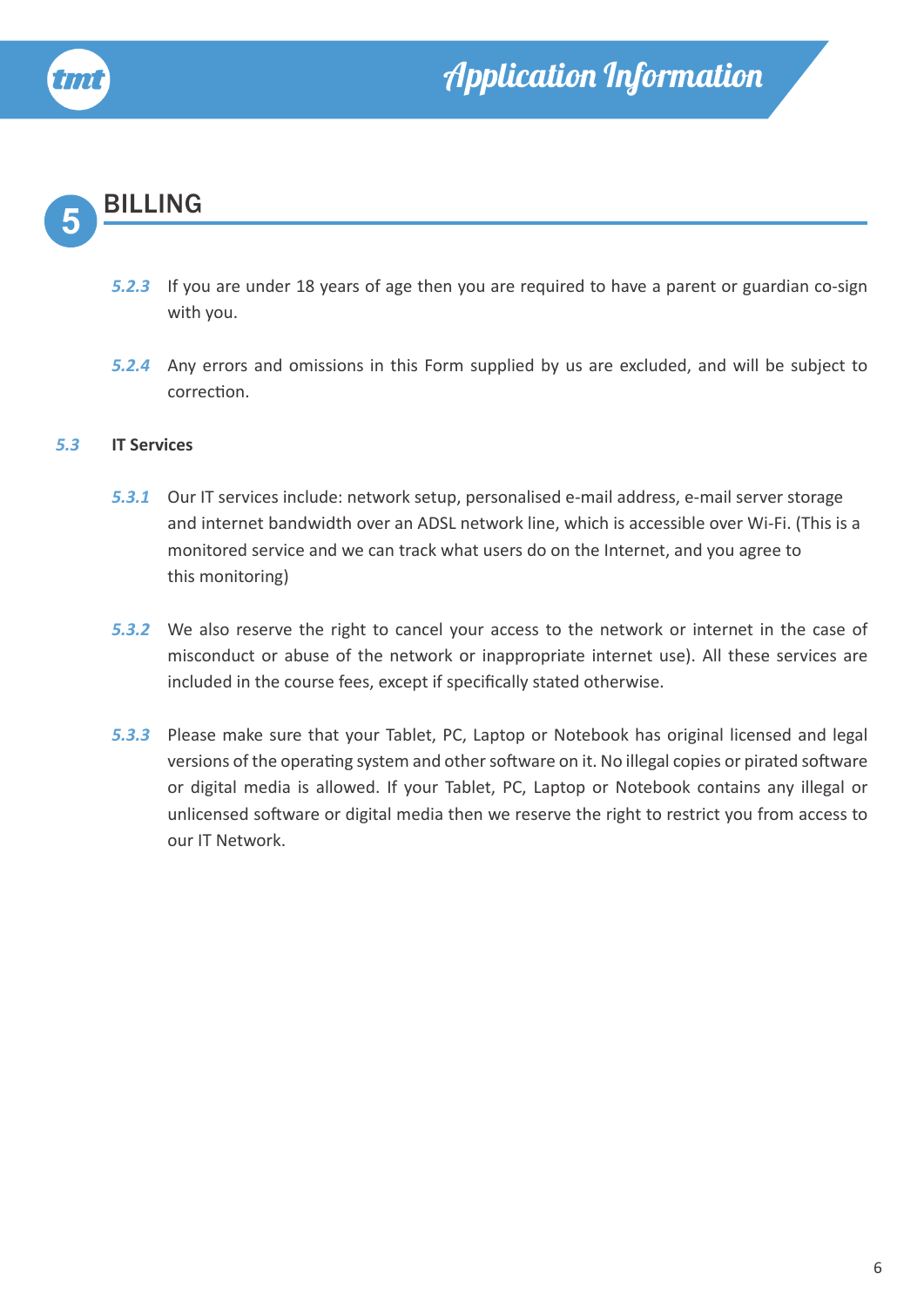



## **6** RAISING ADDITIONAL FUNDS

Students that are in the process of raising sponsors to pay for their student fees can also use the Contribution Form, which will be supplied on acceptance. Remember to specify that the funds are for a specific student in the "Kind of Contribution" section of the form. The form and the money will then come directly to TMT, and we will automatically allocate these contributions to your invoices for student fees and other costs detailed herein.

### **7** PRACTICAL CONSIDERATIONS FOR NEW STUDENTS

Students will spend time at the TMT campus as well as on Outreach and Breakaways, and will require different things for these different roles/experiences. Therefore we have compiled a list, divided into two sections, to help Students bring all these necessities along. Please note that everything on this list is compulsory unless specified as optional. Only those who will be using the TMT campus facilities for accommodation need to take note of the accommodation column on the left in the following table.

| <b>TMT CAMPUS</b>                                                                                                                                                                                                                                                                                                                                                                                     | <b>OUTREACHES, ETC</b>                                                                                                                                                                                                                                                                                                                                                                                                                             |
|-------------------------------------------------------------------------------------------------------------------------------------------------------------------------------------------------------------------------------------------------------------------------------------------------------------------------------------------------------------------------------------------------------|----------------------------------------------------------------------------------------------------------------------------------------------------------------------------------------------------------------------------------------------------------------------------------------------------------------------------------------------------------------------------------------------------------------------------------------------------|
|                                                                                                                                                                                                                                                                                                                                                                                                       | <b>ACCOMMODATION</b>                                                                                                                                                                                                                                                                                                                                                                                                                               |
| Duvet, pillow, fitted sheet, extra blanket for cold<br>nights. A second set of bedding is advisable.<br>Please bring a desk lamp and/or bed lamp.<br>Mattress Protectors are compulsory for all students<br>on campus.<br>Computer or Laptop (highly recommended).<br>We also provide a resource centre facility with<br>accessible computers.<br>Lead and Multiplug.<br>Optional:<br>A fan.<br>Iron. | Sleeping bag, extra blanket, fitted sheet (optional),<br>$\bullet$<br>pillow.<br>Torch (optional).<br>$\bullet$                                                                                                                                                                                                                                                                                                                                    |
|                                                                                                                                                                                                                                                                                                                                                                                                       | <b>CLOTHING</b>                                                                                                                                                                                                                                                                                                                                                                                                                                    |
| There is no formal dress code, but we do expect<br>you to dress neatly and appropriately for class. We<br>are hosting guest lecturers at times and would like<br>to project a good image. Bring clothes for both<br>extremes, as it gets very hot in summer and we<br>have snow-capped mountains in Winter, here in<br>Wellington.                                                                    | We will travel to various places and you will attend<br>$\bullet$<br>many different occasions, from doing relief work in<br>informal settlements to Semi-Formal events (Guys<br>a tie, girls a dress)<br>(Team Wear) Bring 2 full length, blue / black jeans,<br>$\bullet$<br>comfortable for wearing and working purposes.<br>Comfortable/training clothes & shoes for practicing<br>$\bullet$<br>and doing dramas & other outreach preparations. |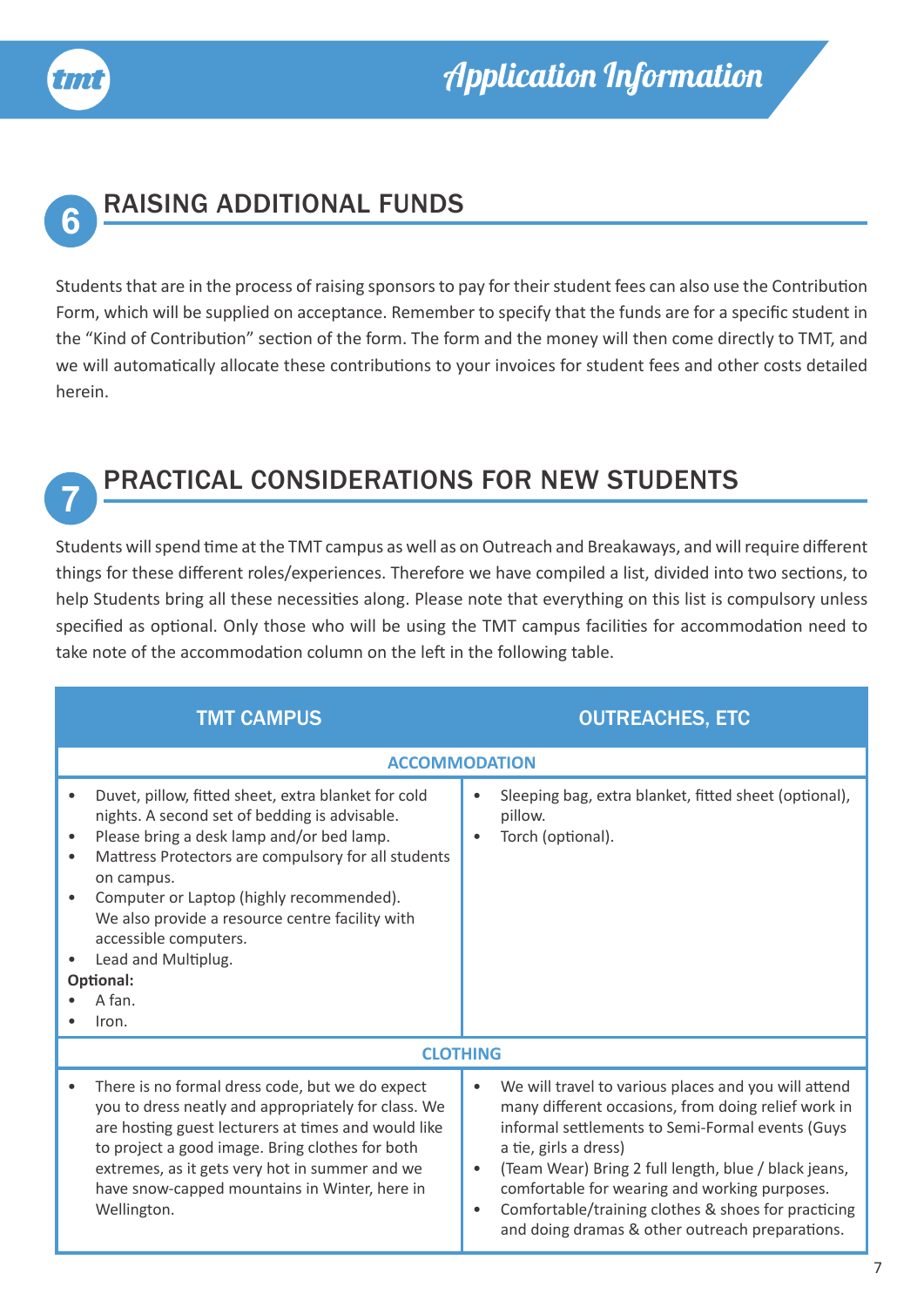



# **7** PRACTICAL CONSIDERATIONS FOR NEW STUDENTS

|                             | <b>TMT CAMPUS</b>                                                                                                                                                                                                                                                                                                                                                                                       | <b>OUTREACHES, ETC</b>                                                                                                                                                                           |
|-----------------------------|---------------------------------------------------------------------------------------------------------------------------------------------------------------------------------------------------------------------------------------------------------------------------------------------------------------------------------------------------------------------------------------------------------|--------------------------------------------------------------------------------------------------------------------------------------------------------------------------------------------------|
|                             | <b>TOILETRIES</b>                                                                                                                                                                                                                                                                                                                                                                                       |                                                                                                                                                                                                  |
| $\bullet$                   | Toilet bag<br>Swimming and bath towel. (Two sets)<br><b>Other Toiletries</b>                                                                                                                                                                                                                                                                                                                            | Clearly marked toiletry bag.<br>$\bullet$<br>Sun block cream & hat<br>$\bullet$<br>Mosquito repellent<br>$\bullet$<br>Towel                                                                      |
|                             | <b>EATING UTENSILS</b>                                                                                                                                                                                                                                                                                                                                                                                  |                                                                                                                                                                                                  |
|                             | All accommodation offered is self-catering.<br>Cutlery, crockery and basic cookware will be<br>provided.                                                                                                                                                                                                                                                                                                | Clearly marked eating utensils' bag<br>$\bullet$<br>Mug, plate, bowl, spoon, knife and fork for travel<br>$\bullet$<br>and camp purposes.<br>Tea towel and washing cloth or sponge.<br>$\bullet$ |
|                             | <b>OTHER</b>                                                                                                                                                                                                                                                                                                                                                                                            |                                                                                                                                                                                                  |
| ٠<br>$\bullet$<br>$\bullet$ | ESV English Bible (Compulsory), other versions of the Bible are welcome and advised. The ESV will be the<br>version primarily used in the class situation.<br>An English-Afrikaans dictionary is especially advisable to Afrikaans speaking students.<br>Washing pegs (Marked).<br>Passport (optional)<br>ID book.<br>Any medication you might need.<br>Pen & paper/diary<br>Stationary<br>Water bottle |                                                                                                                                                                                                  |
|                             | <b>HOUSEHOLD SUPPLIES</b>                                                                                                                                                                                                                                                                                                                                                                               |                                                                                                                                                                                                  |
| ٠                           | liquid, toilet paper, etc. will be for the students own account, and will be purchased together in rooms /<br>student cottages<br>Please do not bring your own laundry detergent, as laundry pods are sold per wash which includes the<br>expenses to use the machine, water and electricity.                                                                                                           | As part of the self-catering living arrangements, all household supplies like cleaning products, dish-washing                                                                                    |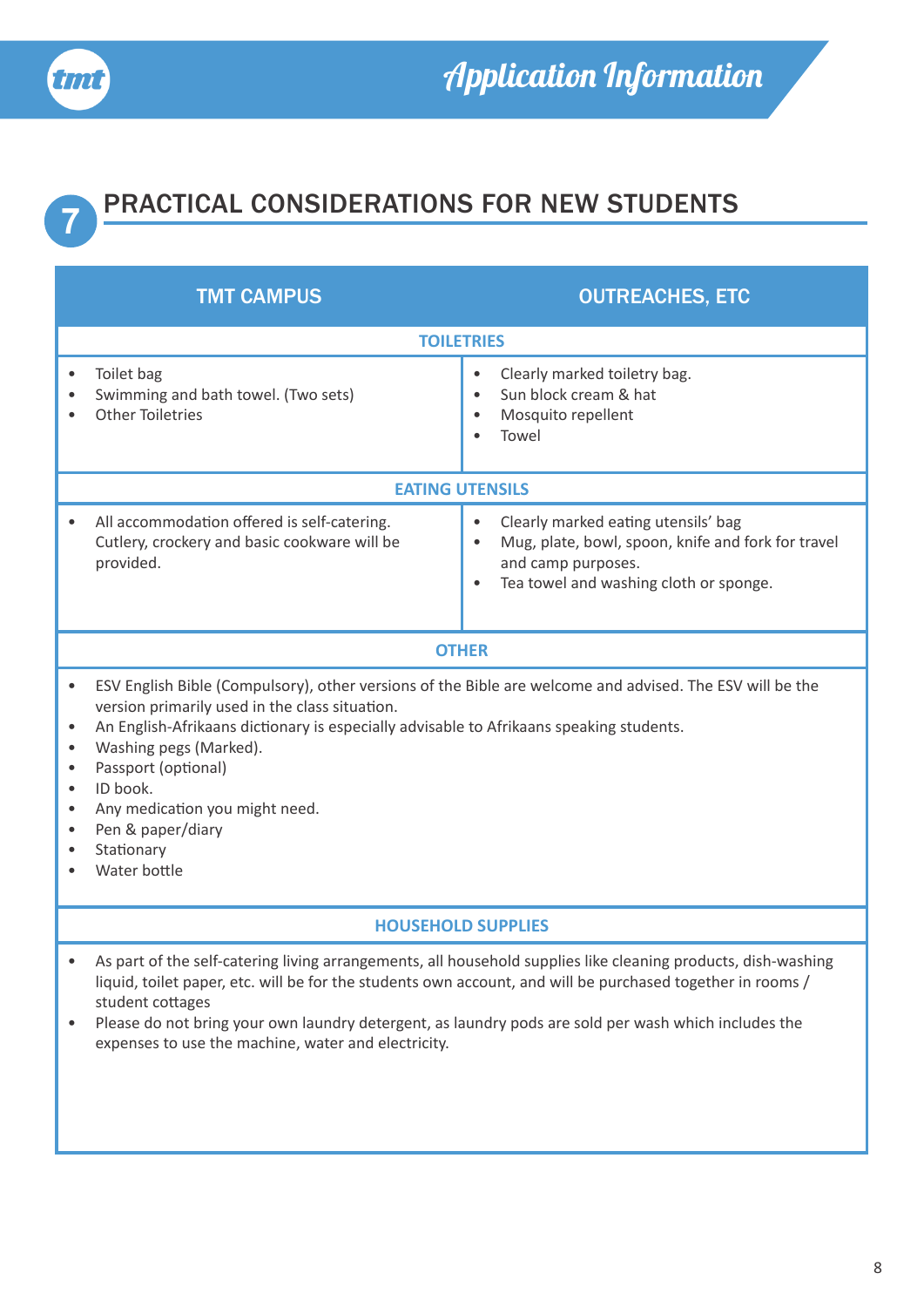



Please feel free to contact us at any time if you need assistance.

*Office Hours:* Monday - Thursday: 9:00 AM - 4 PM Friday: 9:00 AM - 3:00 PM

*Office:* 021 873 6542 *Email:* info@timothytraining.co.za

Please go through this Application thoroughly and make sure that you have filled in all the required information. Also make sure you have read and understood our Terms & Conditions, attached hereto, and then return a signed copy of this application form to our offices at: **TMT, PO Box 247, Wellington, 7654; or info@timothytraining.co.za**

Thank you for considering our service offering. If you have any questions please feel free to contact us.

Kind Regards **TMT**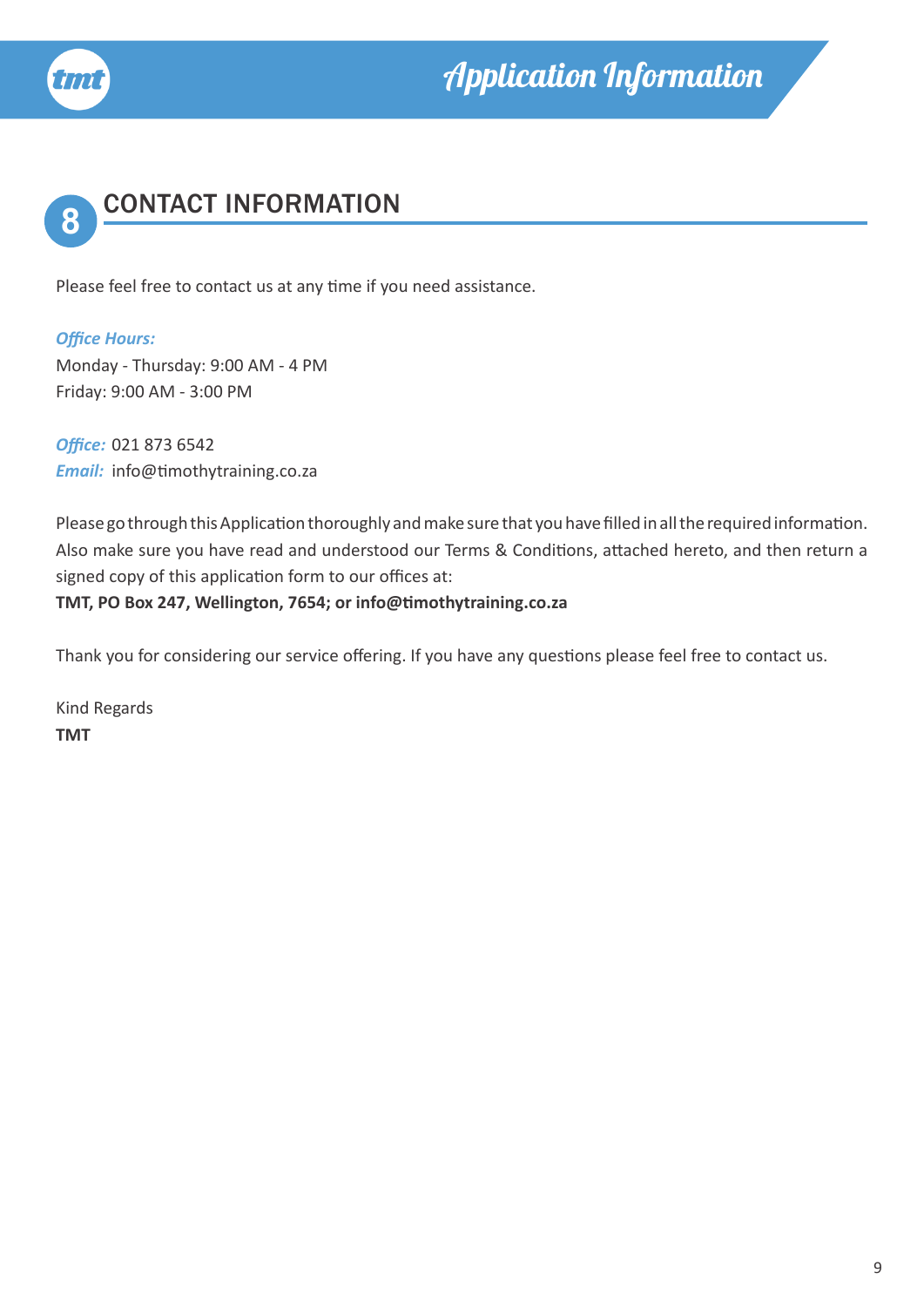| Photo               | Name & Surname: Name & Surname:<br><b>ID Nr:</b> ______________________<br><b>Contact Nr:</b> The Contact Nr: |
|---------------------|---------------------------------------------------------------------------------------------------------------|
| <b>Instructions</b> |                                                                                                               |
|                     | We will not process an application until all attachments, supporting materials and application fee has        |

- been received.
- 1. Please answer all questions in the Application Form. Incomplete or illegible answers can delay the admission process.
- 2. Complete the form in ink block letters in English please.
- 3. Send your completed and signed Application with the R300.00 non-refundable application to our offices. (From page 10 – 32)



Application forms for training & accommodation services from

### *Timothy Ministry Training (TMT)*

for the 2023 academic year.

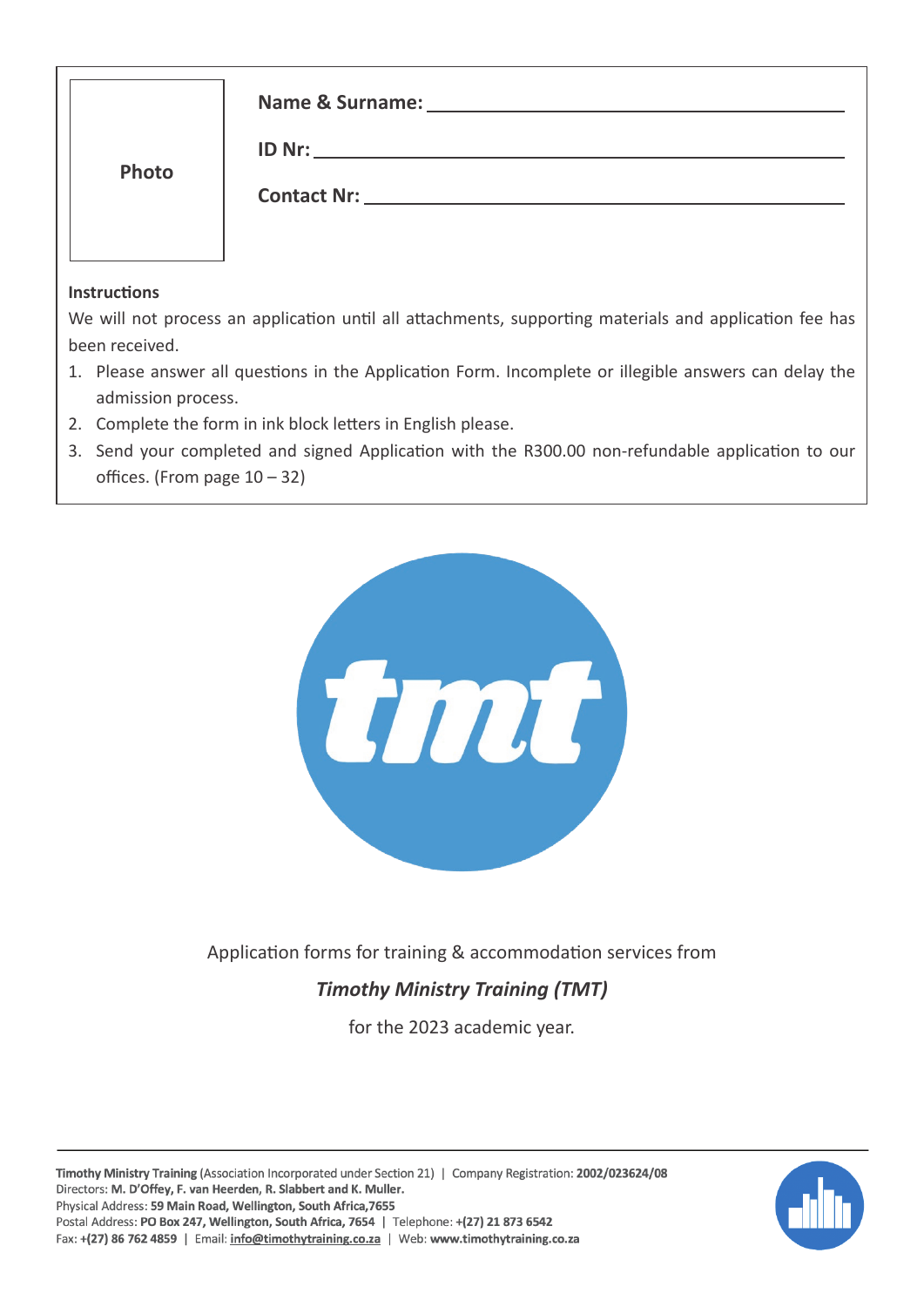

## Application Form

## **1** PERSONAL INFORMATION

#### *Student Personal Information*

| <b>Full Name</b>                 |                                                                   |
|----------------------------------|-------------------------------------------------------------------|
| & Surname:                       |                                                                   |
| ID Nr:                           | <b>Nationality:</b>                                               |
| <b>Postal</b><br><b>Address:</b> |                                                                   |
|                                  |                                                                   |
| <b>Cellphone:</b>                | Home<br>Telephone:                                                |
| Email:                           |                                                                   |
| Home                             |                                                                   |
| Language:                        | English<br>Afrikaans<br>Other                                     |
| Gender:                          | Date of Birth: DD/MM/YYYY<br>Male<br>Female                       |
| <b>Marital</b><br>Status:        | Re-married<br>Widowed<br>Single<br>Married<br>Divorced<br>Engaged |
| <b>If Married:</b>               | <b>Name of spouse</b><br><b>Occupation</b>                        |

#### *Student Medical Information*

| <b>Medical</b><br>Aid:               |                  |
|--------------------------------------|------------------|
| <b>Medical</b><br>Aid Nr:            |                  |
| Family<br>Doctor:                    | <b>Phone Nr:</b> |
| Allergies/<br><b>Serious illness</b> |                  |

#### **Do you suffer from any physical or mental conditions? If yes, please provide information**

#### **Do you take any prescription medication? If yes, please provide information**

**Any other information that will be helpful in case of a medical emergency:**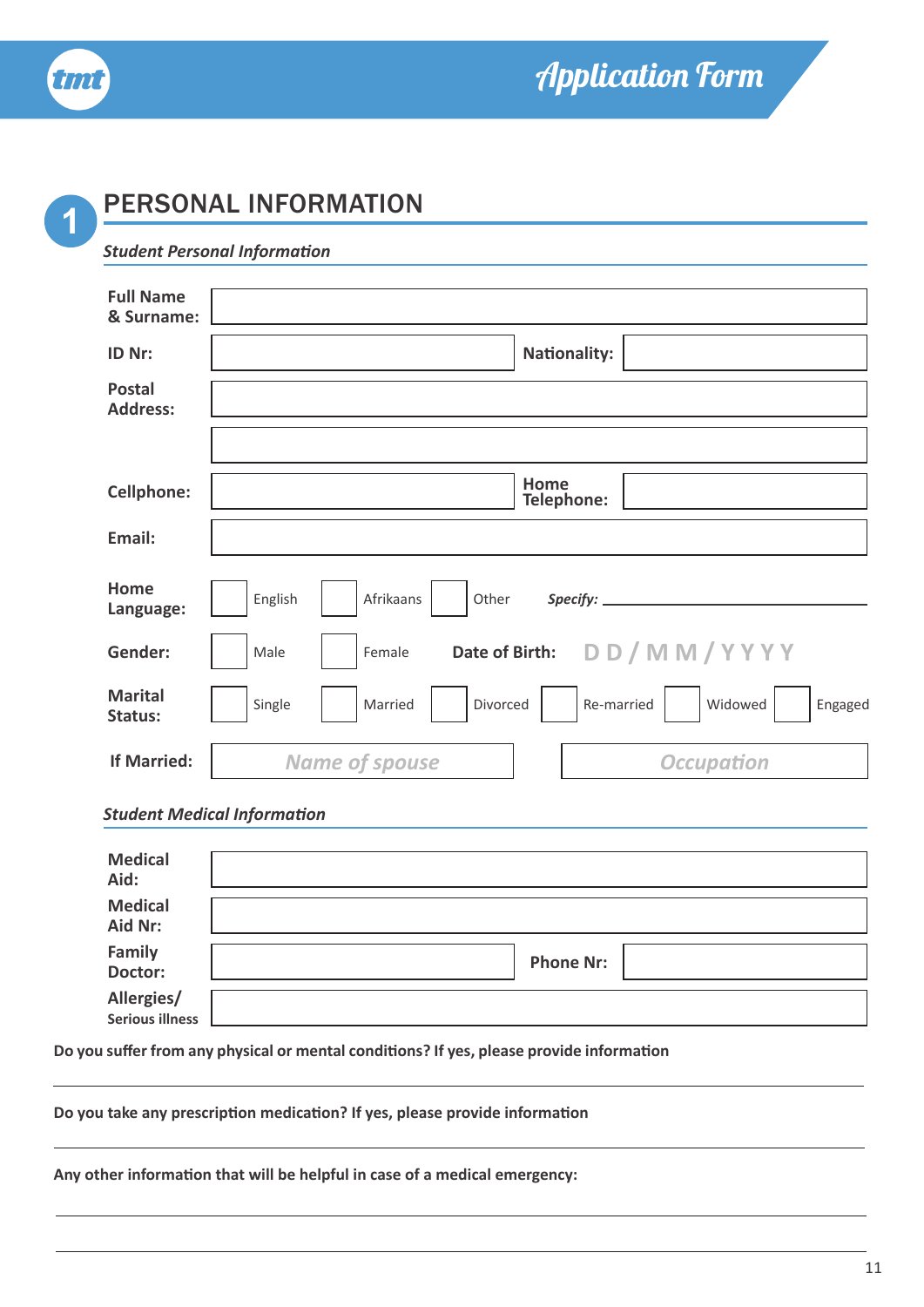

## Application Form

### **1** PERSONAL INFORMATION

*Student Personal Information (continued)*

**Please provide us with with the contact details of 2 people that should be contacted during any emergencies:**

|    | <b>Name &amp; Surname:</b> | <b>Contact Number:</b> | Relation to you: |
|----|----------------------------|------------------------|------------------|
| 1. |                            |                        |                  |
| 2. |                            |                        |                  |

#### *Student Academic Information*

#### *Secondary Education*

**When did/will you graduate from High School: D D / M M / Y Y Y Y**

| Name of<br>high school: |  |
|-------------------------|--|
| City / Town: $\vert$    |  |

**Please include a copy of either your June/ July or Final exam results report.**

#### *Tertiary Education*

#### **Final Year Subjects & Percentage / symbols Achieved (if completed)**

| Name of College, University or Institute | <b>Period of</b><br><b>Attendance</b> | <b>Qualification Obtained</b> |
|------------------------------------------|---------------------------------------|-------------------------------|
|                                          |                                       |                               |
|                                          |                                       |                               |
|                                          |                                       |                               |
|                                          |                                       |                               |

#### *Employment History*

|    | Employer | <b>Position</b> | From | To |
|----|----------|-----------------|------|----|
| 1. |          |                 |      |    |
| 2. |          |                 |      |    |
| 3. |          |                 |      |    |
| 4. |          |                 |      |    |
| 5. |          |                 |      |    |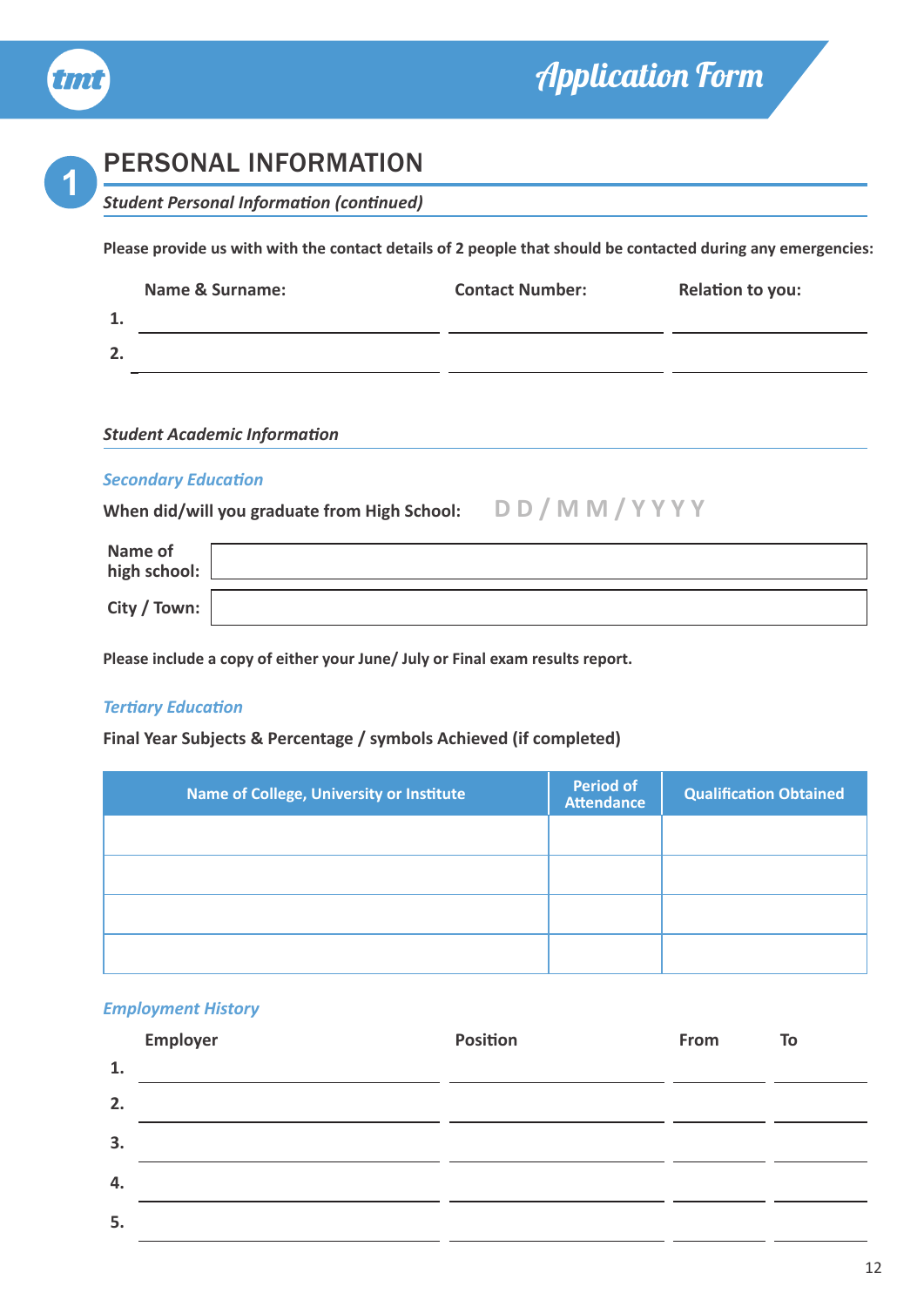

| <b>Church Information</b>       |                                                                       |
|---------------------------------|-----------------------------------------------------------------------|
|                                 | Y/N<br>Have you made a full commitment to Christ?                     |
|                                 | Are you currently an active member of a church? $Y/N$                 |
| Name of<br>Church:              |                                                                       |
| <b>Address:</b>                 |                                                                       |
|                                 |                                                                       |
| Name of<br>Pastor:              |                                                                       |
|                                 |                                                                       |
| Telephone:                      |                                                                       |
| If yes, please provide details: | Have you ever been accused / convicted of a criminal offence? $V / N$ |
|                                 | <b>Please give 5 words that best describes you</b>                    |
| 1.                              |                                                                       |

#### *Essay Questions*

**5.**

Answer the following questions and send them with the application form. In order for your application to be processed it is vital that questions are answered thoroughly and legibly. Please type your answers in English. Please number answers appropriately.

- **1. Write your personal testimony.**
- **2. Describe your vision for your life.**
- **3. What made you decide to apply for the Timothy Ministry Training?**
- **4. What do you expect from this training program?**
- **5. How do you plan to pay for the program?**
- **6. Where did you hear about TMT?**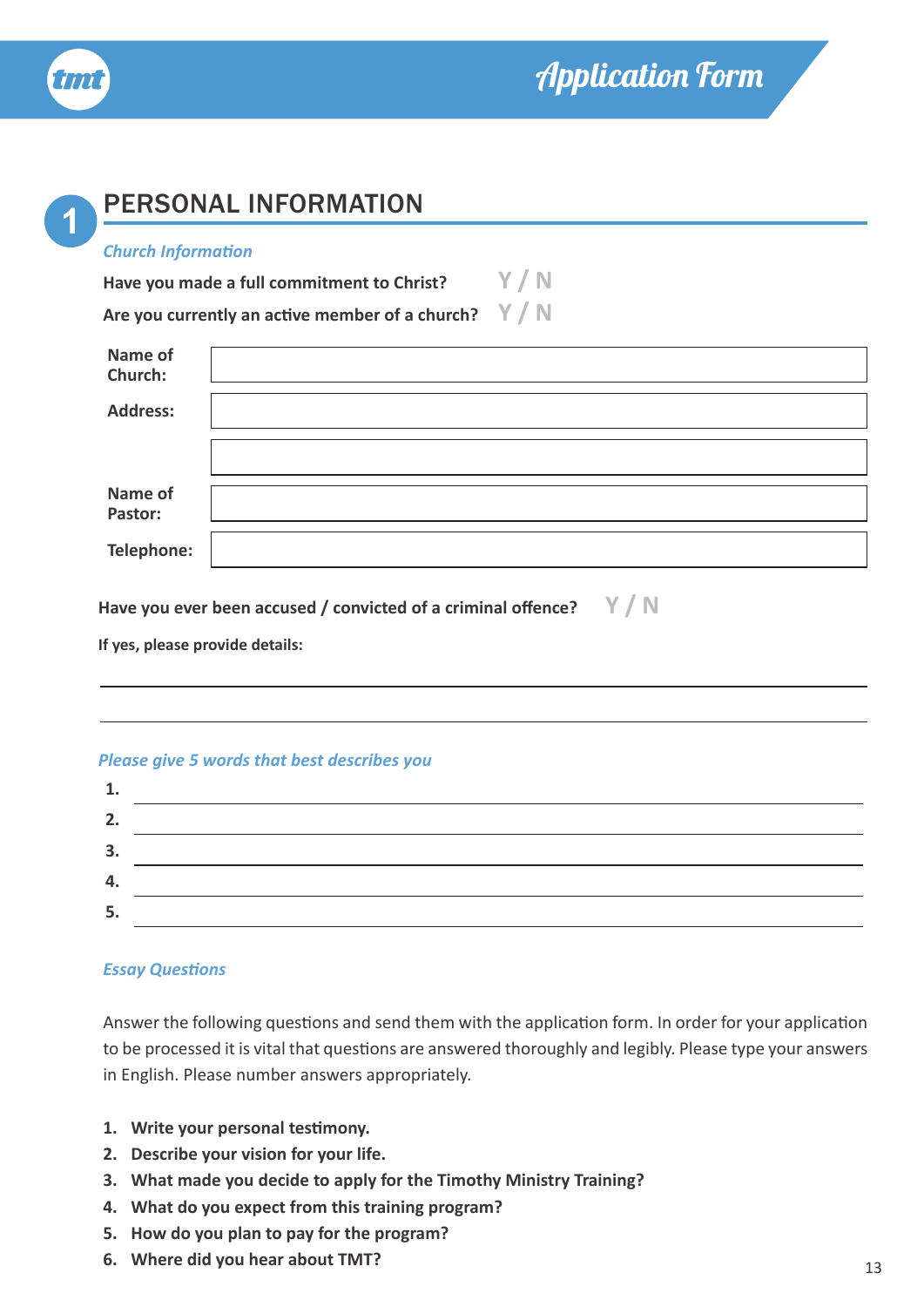

## Application Form

## **1** PERSONAL INFORMATION

*Parent / Gardian Information* To be completed if student is financially dependent on parents or if under 21 years of age.

| <b>Full Name</b><br>& Surname:   |                                  |
|----------------------------------|----------------------------------|
| ID Nr:                           | <b>Nationality:</b>              |
| Home<br><b>Address:</b>          |                                  |
|                                  |                                  |
| <b>Postal</b><br><b>Address:</b> |                                  |
|                                  |                                  |
| <b>Occupation:</b>               | Relation<br>to Student:          |
| <b>Cellphone:</b>                | <b>Work</b><br><b>Cellphone:</b> |
| Email:                           |                                  |
| Home<br>Language:                | English<br>Afrikaans<br>Other    |

#### *Additional Information*

| <b>Full Name</b><br>& Surname: | Should the student be under 21, the rest of this form below must be completed as well.      |
|--------------------------------|---------------------------------------------------------------------------------------------|
| <b>Cellphone:</b>              | Relationship<br>to Student:                                                                 |
|                                | (Full name of parent/quardian/partner of the above stated Student)                          |
| Identity number                | am in full agreement with the above                                                         |
|                                | stated clauses and give full consent to his/her participation in the Timothy Ministry Team. |

| Signature of Parent/Guardian/Partner_ | Signed at | on the $\_\_$ |  |
|---------------------------------------|-----------|---------------|--|
|---------------------------------------|-----------|---------------|--|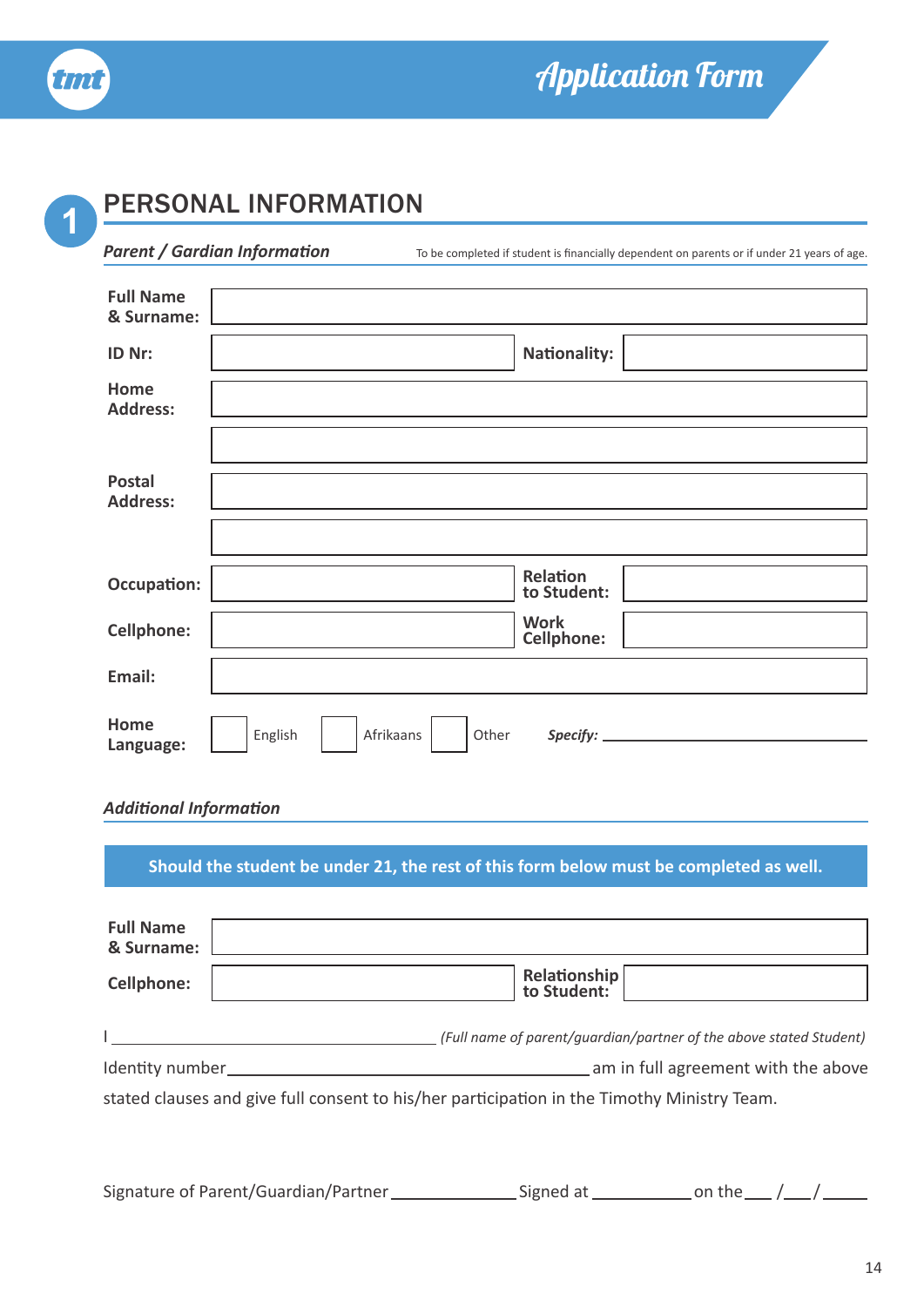

### Application Form

# **2** STUDY OPTIONS

### **Option A - Studies without accommodation**

*This option does not include accommodation*

| <b>Program Fees</b> |                  |
|---------------------|------------------|
| Once off            | R54 240 per year |

| <b>Program Fees</b>         |                       |
|-----------------------------|-----------------------|
| <b>Monthly Installments</b> | R4 525 pm x 12 months |

#### **Option B - Studies with accommodation**

*This option includes campus accommodation*

| <b>Program Fees and Accomodation</b> |                                         |  |  |
|--------------------------------------|-----------------------------------------|--|--|
| Once off Programme Fees              | R54 240 per year                        |  |  |
| Once off Accommodation Fees          | R30 240 per year (R2 525 per month x12) |  |  |
| <b>Total cost</b>                    | R84 600 per year                        |  |  |

| <b>Programme Fees and Accomodation</b>                                                                |  |  |  |
|-------------------------------------------------------------------------------------------------------|--|--|--|
| R7 050 pm x 12 months<br><b>Monthly Installments</b>                                                  |  |  |  |
| I would like to pay the complete Program / Program and Accommodation Fee at the beginning of the year |  |  |  |

I would like to pay the Program / Program and Accommodation Fee in equally divided installments over a 12 month period

Please note: Should we be unable to send the students on national outreaches during 2023 because of the Covid-19 Pandemic, the fees will be lowered to exlude outreach expenses. Information with regards to any changes will be made available as soon as it is possible.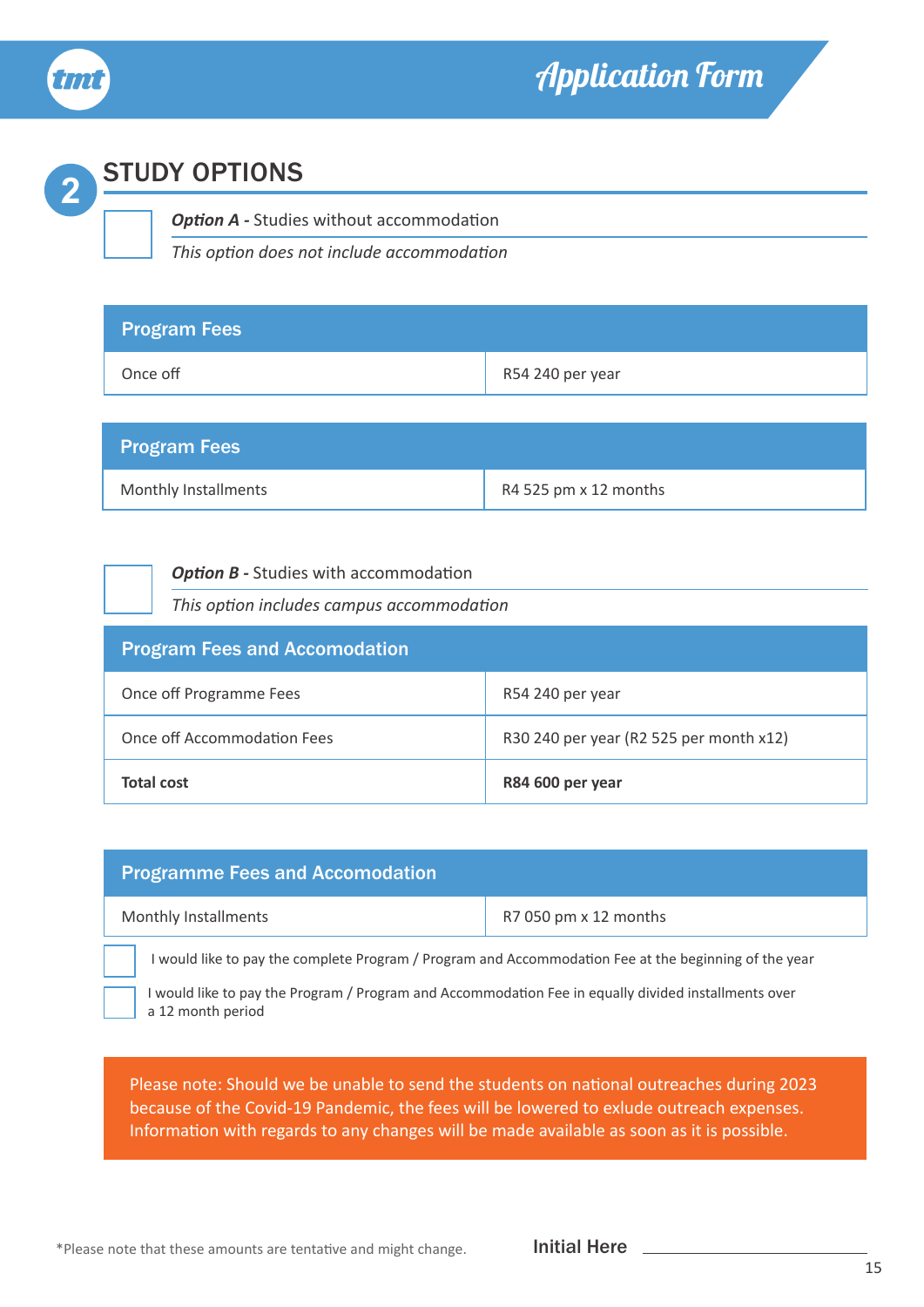

#### *Afternoon Electives*

|          | Select your afternoon electives & motivate |  |  |  |
|----------|--------------------------------------------|--|--|--|
| Studying | Working                                    |  |  |  |

If you are interested in studying Theology during your afternoon elective time, we would strongly suggest that you consider SATS (South African Theological Seminary). We facilitate qualifications through SATS. Please indicate if you would like more information regarding this option.



I would like more information regarding SATS.



## **3** PROVISION OF STUDY FEES

Choose which of the following payment methods best describes how study fees will be provided.



The applicant him/herself



The applicant's parent or guardian



#### **Sponsors**

Please name the sponsors, the amount they plan to sponsor as well as how often they plan to sponsor the amount.

| <b>Name</b> | <b>Amount</b> | <b>Interval</b><br>Once off / Monthly / Yearly |
|-------------|---------------|------------------------------------------------|
|             |               |                                                |
|             |               |                                                |
|             |               |                                                |
|             |               |                                                |
|             |               |                                                |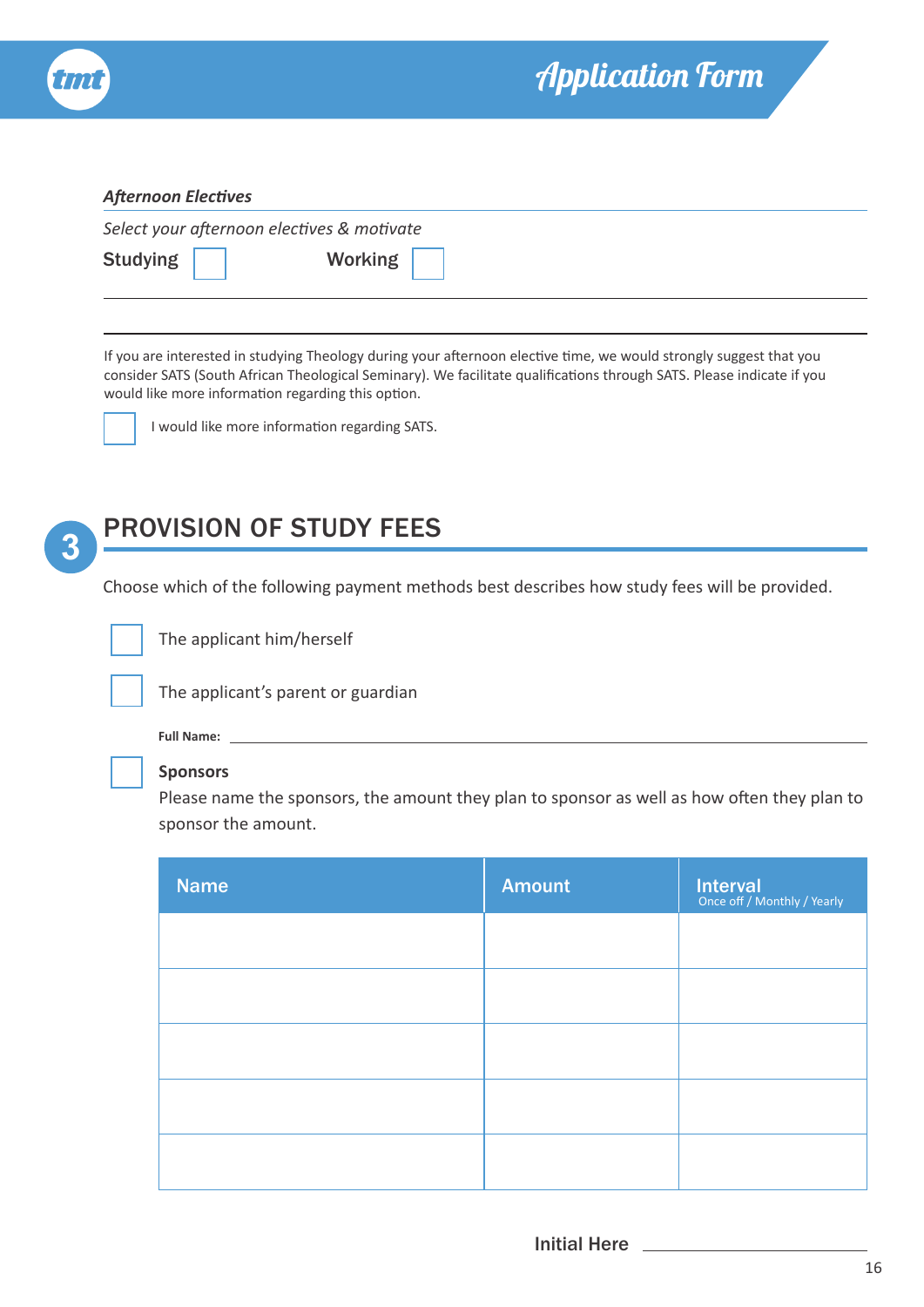| tmt | <b>Application Form</b>                                                     |           |
|-----|-----------------------------------------------------------------------------|-----------|
|     | Please send me information that will be helpful in raising sponsors:<br>Yes | <b>No</b> |
|     | <b>Student Loan</b><br>Yes                                                  | No        |
|     | Other Source (please specify)                                               |           |
|     |                                                                             |           |
|     |                                                                             |           |

### **4** METHOD OF PAYMENT

#### Debit Order

*\*We prefer that all payments be made by debit orders. Please complete the debit order form provided with the Application Pack.*



#### **BANK DETAILS FOR PAYMENT**

The details of the bank account to be used for student fees as follows:

**ABSA Bank (Wellington) Branch Code: 632005 Account Number: 405 697 5730** 

*\*Please remember to write your name and surname in as a reference on the deposit slip.*

Please indicate the email address that you would prefer your statements to be emailed to during the course of your program: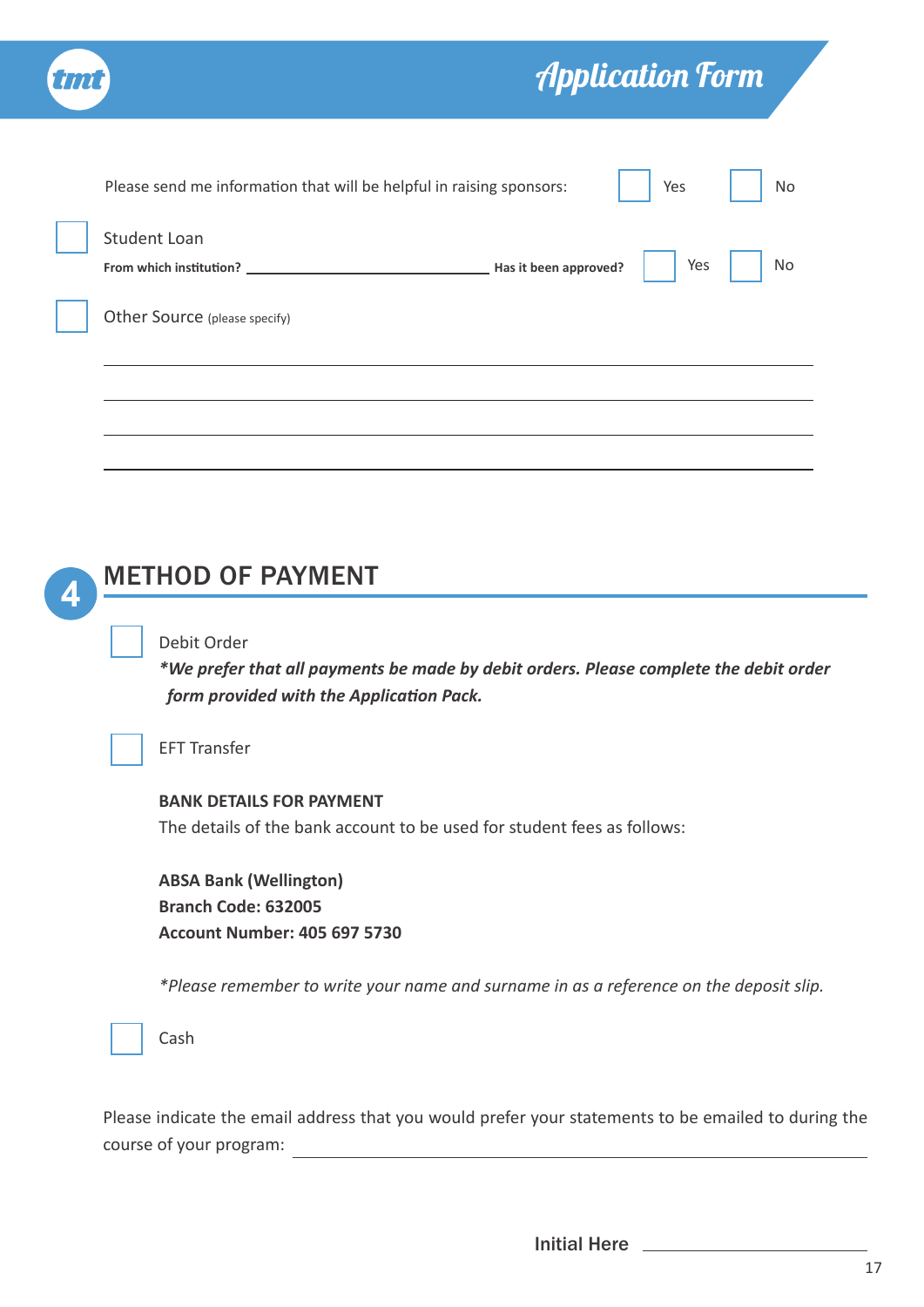



### **1** DEFINITIONS IN THESE TERMS AND CONDITIONS

- *1.1* "Agreement" means this Agreement whereby an arrangement made between Timothy Ministry Training agrees to provide certain services to its customers and the Terms and Conditions therein.
- *1.2* "Applicant" or "You" means the person who applied to the Timothy Ministry Training for provision of the Services as per this Application, and shall include your guardian or parent, if applicable.
- *1.3* "Application" means the application form submitted by prospective students to TMT to enrol with TMT and use its services.
- *1.4* "Premises" means the property and buildings at 59 Main Road, Wellington, 7655.
- *1.5* "Services" means the provision of the Services selected by the Applicant, such as amongst others Training, Accommodation, Internet Connectivity, Network Connectivity, Telecommunications, Transport and whatever else that other service may be is rendered to Students. (Timothy Ministry Training Applicants)
- *1.6* "Students" means a successful Applicant enrolled with TMT;
- *1.7* "Timothy Ministry Training " means Timothy Ministry Training NPO, with Registration Number 2002/023624/08, and shall include any of its subsidiaries or holding companies, and any person or entity to whom we transfer any of our rights or obligations under this Agreement;
- *1.8* "We, us, our" means Timothy Ministry Training, our subsidiary and holding companies, any subsidiary of any of our holding companies and any person to whom we transfer any of our rights or obligations under this Agreement.

## **<sup>2</sup>** APPLICATION AND AGREEMENT

- 2.1 By making an application to us you are offering to enter into this Agreement with us, but we are under no obligation to accept your Application.
- 2.2 During the Interim Period only Section 3 of this Agreement will be effective. The Interim Period refers to the day that you sign this Application, or the day we receive your Application, whichever comes later.
- *2.3* This Agreement will only commence on our acceptance of your Application (which will be communicated to you in our Letter of Acceptance in writing), and you agree to be bound by the Terms and Conditions of this Agreement.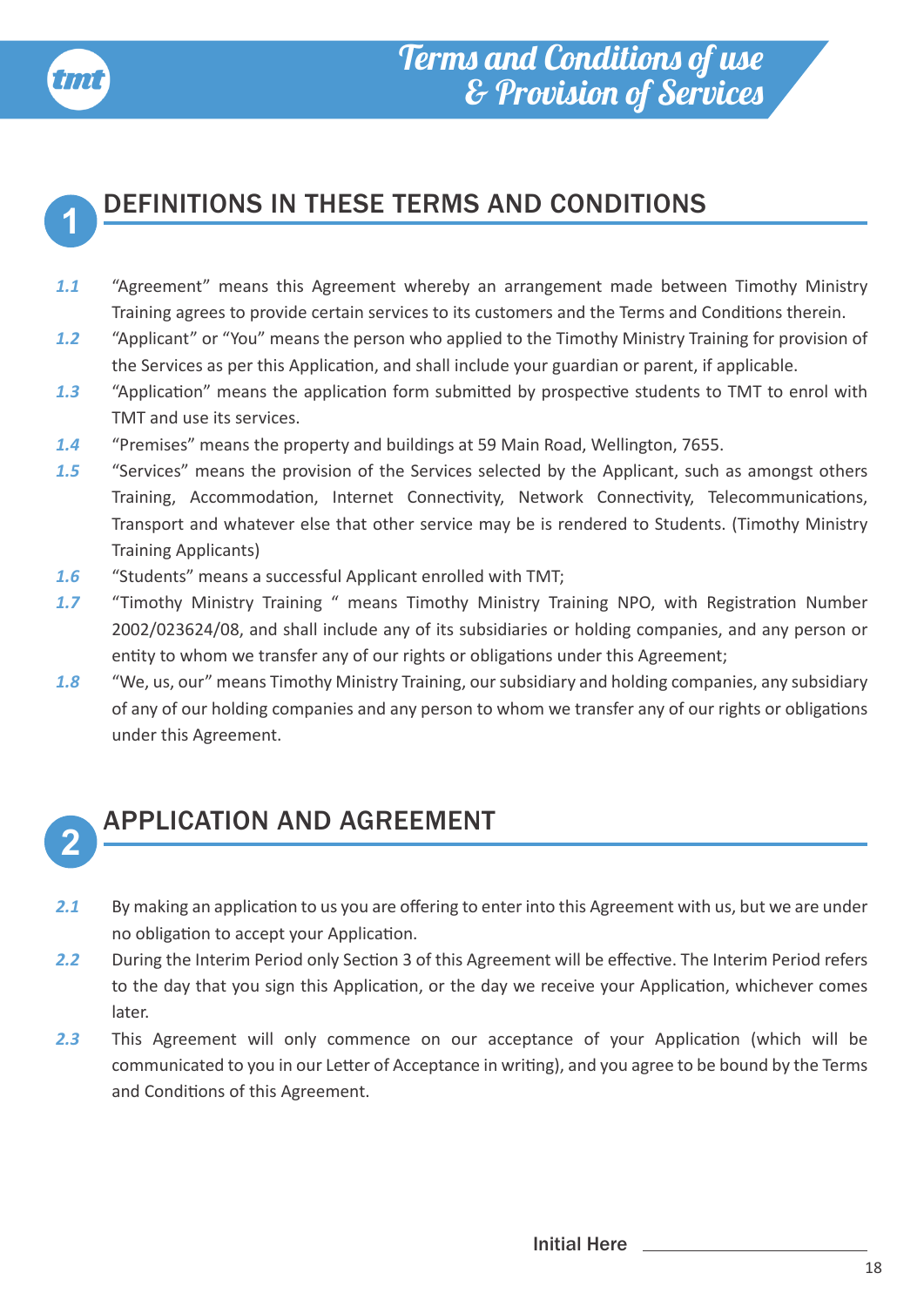



## **3** INTERIM MEASURES

*3.1* During the period of submission of your Application to us and prior to us approving or declining the Application, the following terms will govern our relationship:

**3.1.1.** Your Application will be considered on the information that you give us, and you hereby warrant that all the information provided by you is truthful, accurate, correct and complete.

- *3.2* Should we elect to accept your Application then this will be communicated to you in a Letter of Acceptance, at which point the remainder of this Agreement will come into force. However, the fact that we have entered into an agreement with you does not mean we will do so in the future.
- *3.3* We therefore expressly reserve the right to
	- *3.3.1.* refuse to enter into any further/more agreements with you, and/or
	- *3.3.2.* Terminate this Agreement and desist from providing one or more services to you.

### **4** SERVICES

- *4.1* We hereby agree to provide an accepted student with the Services as detailed in the Application Information sent to you by us, subject to the approval of the Directors of the Timothy Ministry Training.
- *4.2* You agree to enter our premises and use our Services at your own risk, and subject to your right of admission to our premises being reserved.
- *4.3* If we are affected by any circumstances beyond our reasonable control (including, without limitation, flood, fire, extreme weather, any strike, electricity failure, lock-out or other form of industrial action, or act of God) hereinafter referred to as "force majeure", then we shall not be deemed to be in breach of this Agreement, or otherwise be liable to you, by reason of any delay in performance or nonperformance of any obligations hereunder to the extent that such delay or non-performance is due to any force majeure.
- *4.4* The Services and our Premises that you use under this Agreement have certain rules and regulations to adhere to, and you shall be responsible to remain informed about these rules and regulations concerning each service you use, and to strictly abide by these. The rules and regulations of the Services rendered to you under this agreement is also part of these Terms and Conditions, and can also be given to you at the start of your course.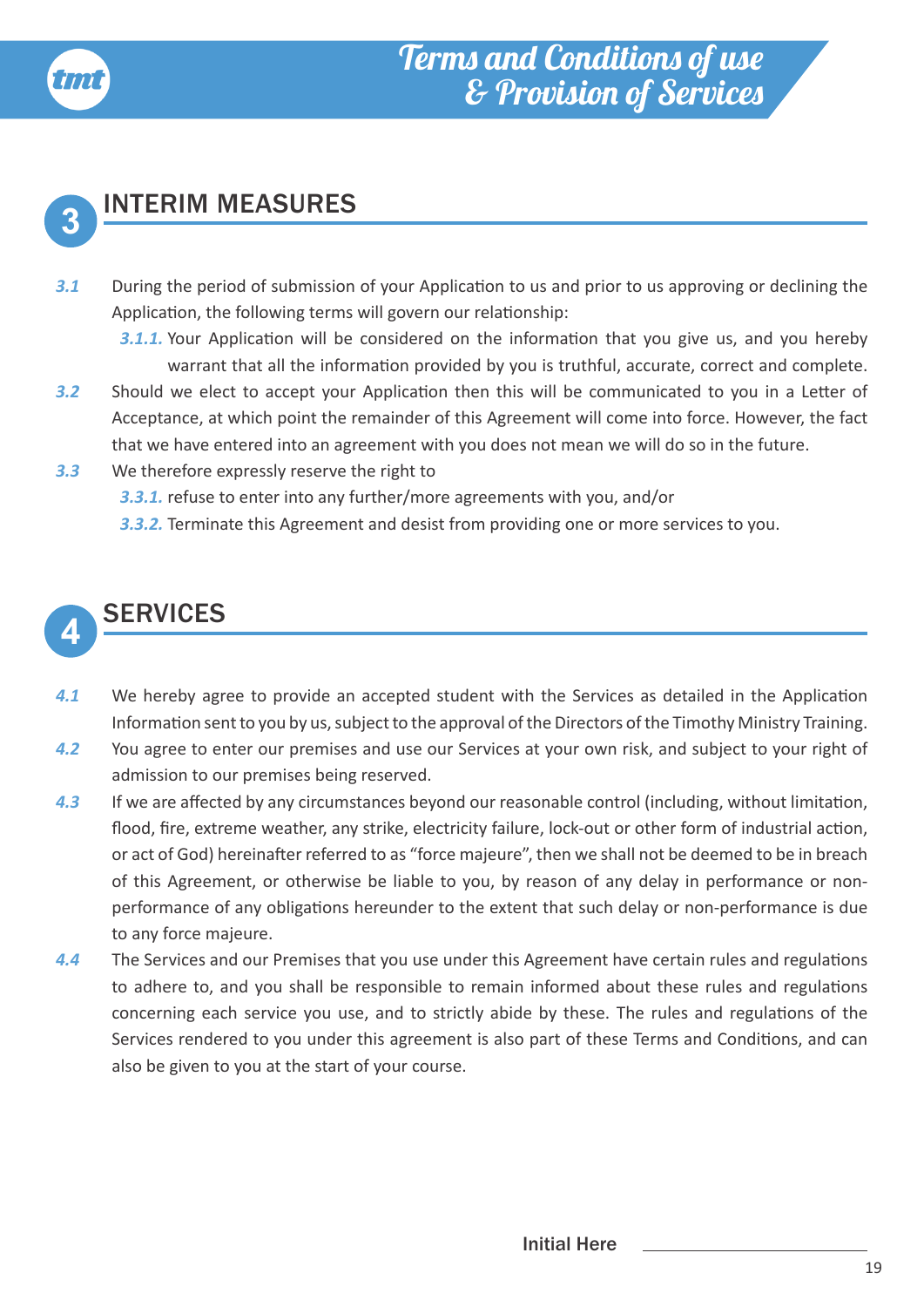



## **5** CHANGING OF TERMS AND CONDITIONS

- *5.1* We reserve the right to change, repeal, replace or add (hereinafter referred to as "Changes") to the Terms and Conditions of this Agreement or any of the Services, upon written notice to that effect to you (hereinafter referred to as the "Change Notice"), before any Changes become effective. If you choose to continue to use our Services after we have sent the Change Notice to you, then those Changes will apply to you, and you will be bound to the new Agreement or Services within 5 days after receipt of the Change Notice.
- *5.2* Such Changes does not mean a new agreement has been made between us.
- *5.3* Should you choose not to be bound to the proposed Changes then you must advise us of this in writing by no later than 5 working days after receipt of the Change Notice, where after we shall consider your objections. In the interim you may not use the Services affected by the proposed Changes, until such time as your objections have been finally dealt with as set out hereunder.



## **6** BILLING AND STATEMENTS

- *6.1* We will email your account statements to you on a monthly basis and the invoices will be due and payable by the 7th of each month. Statements will show all amounts due for payment, all payments made as well as your outstanding balances still to be paid; and inform you of any amounts which you must pay to us on or before the due date stated on the statement.
- *6.2* It is your responsibility to check your statements and notify us of any incorrect amount or calculations without delay so that we can either, credit or refund your account, if need be. Failure to advise us within the aforesaid stated time will result in us assuming that the Statement or Invoices are correct in all respects.
- *6.3* You agree and undertake to make payment to us of the amount as indicated on your statement, by the due date.
- *6.4* All payments shall either be made by debit order or in cash at our offices in 59 Main Road, Wellington, 7655; or via Electronic Funds Transfer to our bank account, but any payment will only be properly made when we receive and process it.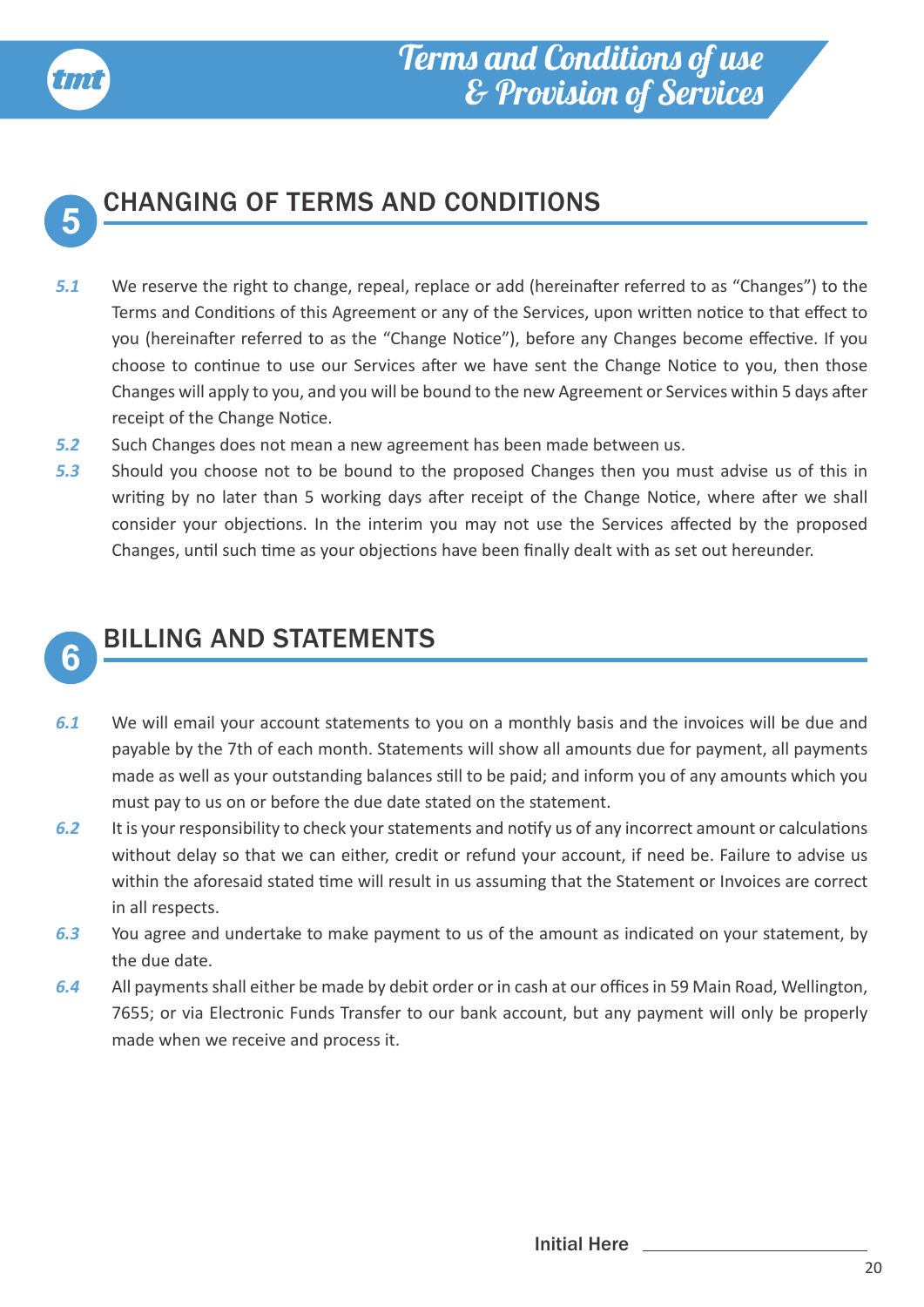

### **7** TMT RULES

- **7.1** In signing the Application form I agree to:
	- **7.1.1.** Submit myself to the rules and regulations of TMT concerning lectures, exams and other academic activities as well as to any decision made in this regard by the TMT leadership.
	- *7.1.2.* Submit myself to the rules set out in regard to accommodation on campus as well as on outreach.
	- *7.1.3.* Submit myself to being involved in Christian outreaches as well as to any decisions made by the leadership in regard to these outreaches;
	- **7.1.4.** Hereby give my consent to any action taken in the case of medical emergencies and under take to settle all medical costs thereof.
	- *7.1.5.* Promptly pay all student fees as stated above and submit to the regulations as stated in the Prospectus concerning student fees.
	- *7.1.6.* Keep and uphold the values of TMT at all times and will submit to any decision made by TMT in this regard.



## 8 BREACH & TERMINATION

- 8.1 If you fail to pay any amount that is due or if you fail to comply with any of the material conditions of this Agreement, or if your estate is sequestrated, or if you die, or if you make any untrue or incorrect statement or representation in your application, or do anything that may prejudice our rights or image; then we reserve the right to -
	- *8.1.1.* Cancel this Agreement in which case all amounts owing to us by you will become due and payable immediately; and/or
	- *8.1.2.* Without incurring any liability therefore, we may notify any interested family member, parent or guardian or donor or Church Elder to which you submit, in our discretion, and you hereby agree to us doing so; and/or
	- *8.1.3.* Summarily suspend any Services provided to you without appeal or recourse by you.
- *8.2* You may terminate this Agreement at any time should you wish to do so, upon 3 months written notice to us by registered mail, e-mail, or hand to hand delivery of a letter to this effect to our TMT Principle, but always subject to our rights to immediate payment of the full outstanding amounts owing to us.
- *8.3* Accommodation: Do take note that the accommodation is a 12 month contract and therefore you will be liable to pay the outstanding amount of the remaining months until the end of that calendar year immediately upon termination of this contract.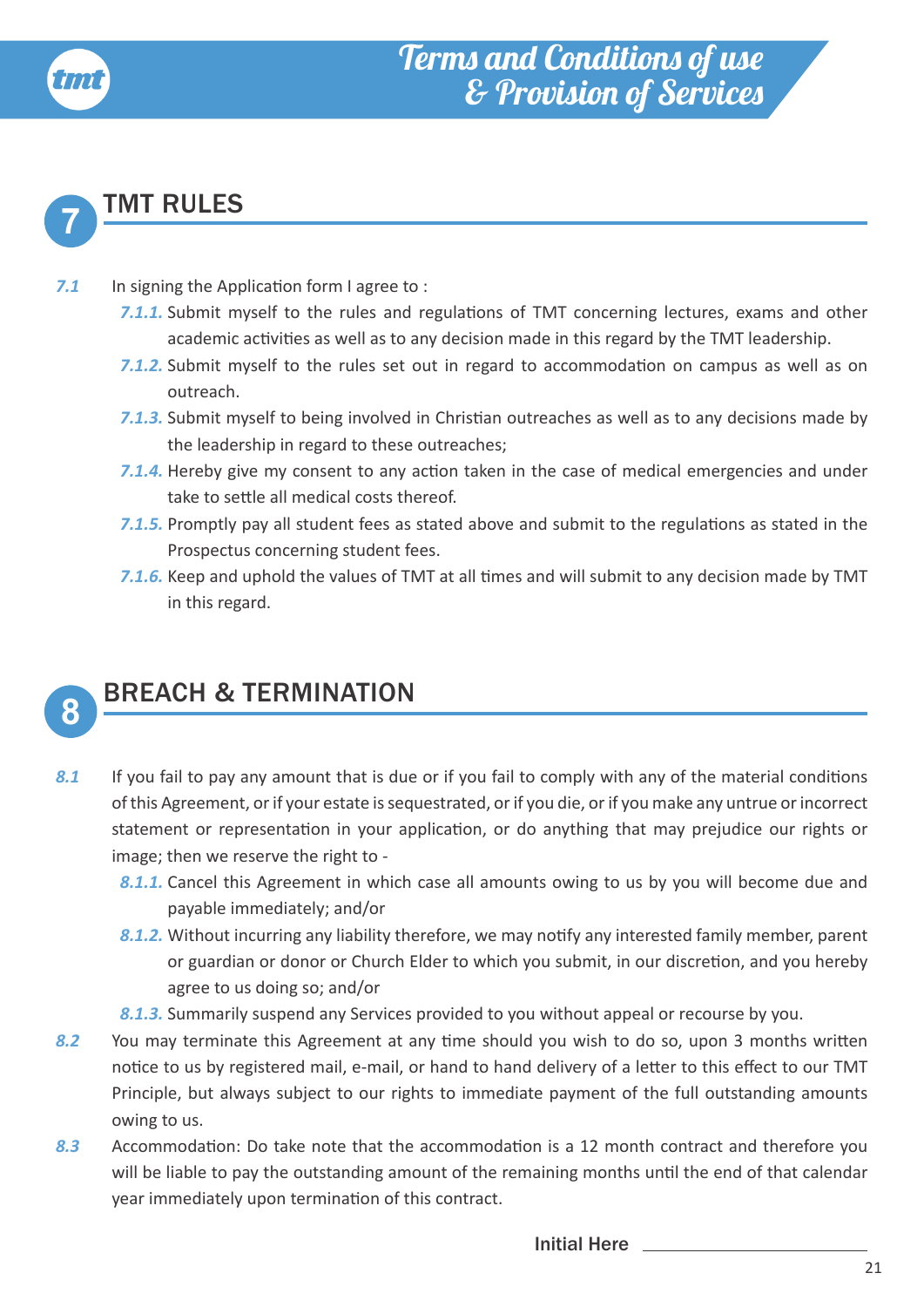

### **9** YOUR PRIVACY

*9.1* Subject to the Regulation of Interception of Communications Act ("RIC"), Act 70 of 2002, that we may intercept, block, read, delete, disclose and use all communications sent or otherwise communicated to over our or through our Services. You also agree that your consent satisfies the requirements of Electronic Communications and Transactions Act and RIC for consent in "writing" as defined.

### **10** RELATIONSHIP

- *10.1* You agree that you shall at all times act in the best interest of TMT, and shall disclose all material facts to them that may have an effect on their business, your involvement with them, or your theological training and calling to ministry.
- *10.2* This agreement does not create a partnership or agency between the parties and neither party shall be liable for the debts of the other party, howsoever incurred.
- *10.3* Each of the parties will neither bear any financial responsibility for the other nor accept any liability incurred by the other unless such undertakings are agreed and signed for jointly, other than the terms set out herein, nor will any party hereto be engaged by or act as consultant to any other party.



### **11** ARBITRATION

*11.1* Any dispute, difference or question which may arise at any time hereafter between you and the Timothy Ministry Training touching the true construction of this agreement or the rights and liabilities of the parties hereto shall, unless otherwise herein expressly provided, be referred to the decision of a single arbitrator to be agreed upon between the parties, or, in default of agreement for 14 (FOURTEEN) days, to be appointed at the request of either party in accordance with, and subject to, the provisions of the Arbitration Act 42 of 1965 or any statutory modification or re-enactment thereof for the time being in force.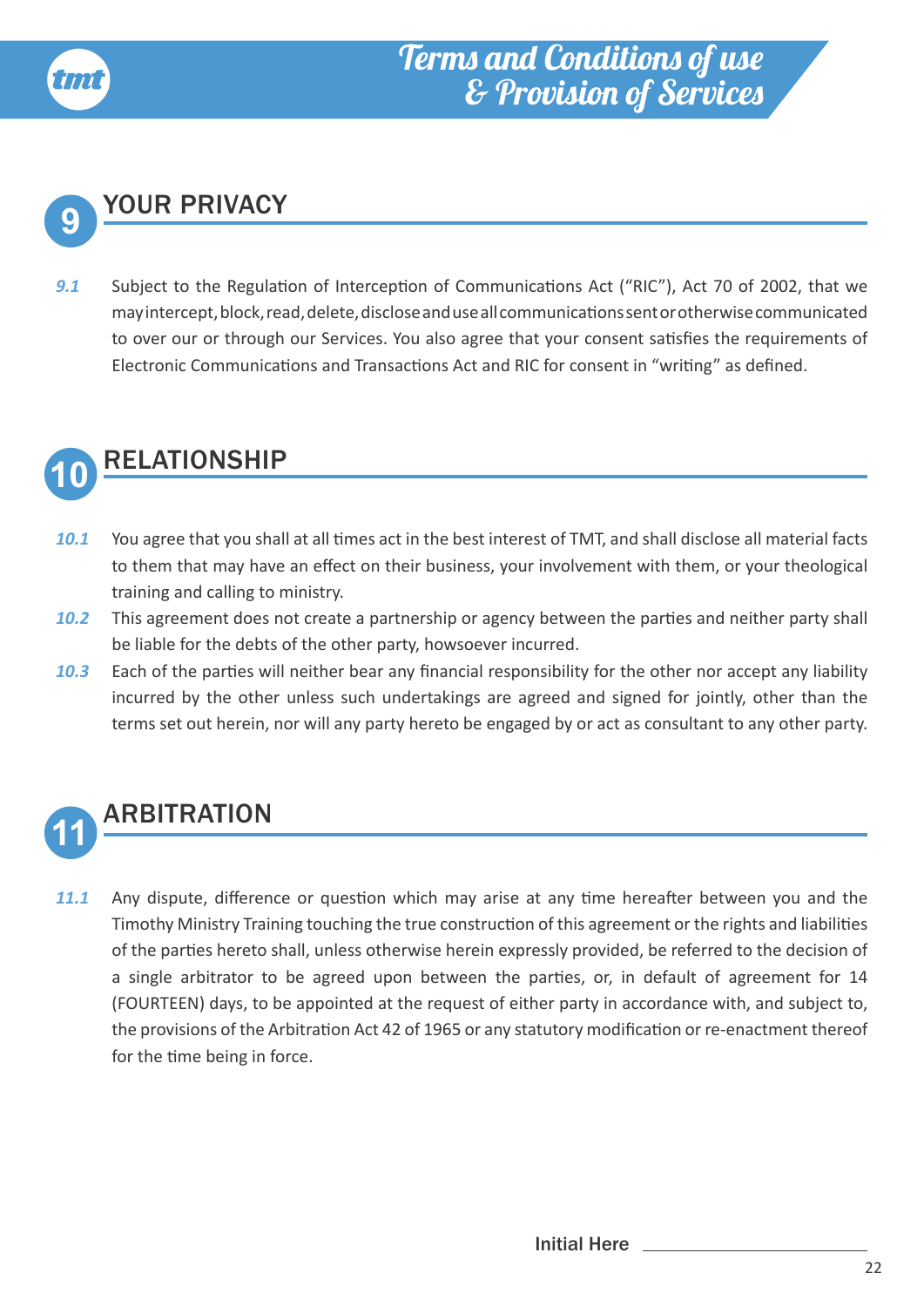### Terms and Conditions of use & Provision of Services



### **12** GENERAL

- 12.1 If for any reason or purpose we do not immediately enforce or implement any of our rights in terms of this Agreement, it does not mean that we have abandoned, given up or waived any of those rights.
- *12.2* It is agreed that we may cede, assign or transfer any of our rights or obligations under this Agreement or arrange for any other person to carry out any of our rights or obligations under this Agreement without your consent and without notice to you. We can delay enforcing our rights under this Agreement without losing them.
- *12.3* This agreement embodies the entire undertaking of the parties and there are no promises, terms, conditions or obligations, oral or written, express or implied, other than those contained herein. No agreement varying, adding to, deleting from or cancelling this agreement (including this clause) and no waiver of any right under this agreement shall be effective unless in writing and signed by or on behalf of the parties.
- *12.4* These Terms will be governed by the laws of the Republic of South Africa, and you consent to the jurisdiction of the Cape High Court in the event of any dispute.
- *12.5* If any of the provisions of this Agreement are found by a court of competent jurisdiction to be invalid or unenforceable, that provision will be enforced to the maximum extent permissible so as to give effect to the intent of this Agreement, and the remainder of the Agreement will continue in full force.



### **13** LIABILITY

- 13.1 We will not be held liable for any
	- 13.1.1. Loss or damage sustained by you or any third party regarding either the services or this agreement.
	- 13.1.2. Injury or loss of life occurred of whatsoever nature to you or any belongings or property of yours or any third parties belongings or property that you are using on or outside of our premises.

I (The Student) am fully capable to conduct into this agreement without any assistance and/or have the full consent of my parents/guardian/partner to conclude this agreement.

I would like to receive the above services that I selected in this Application Form and have read and under¬stood the Terms and Conditions, which is attached hereto, and forms part of the contract between myself/parent/ guardian and TMT, and to which the aforesaid selected services are subject to.

Signature of Applicant **D D / M M / Y Y Y Y**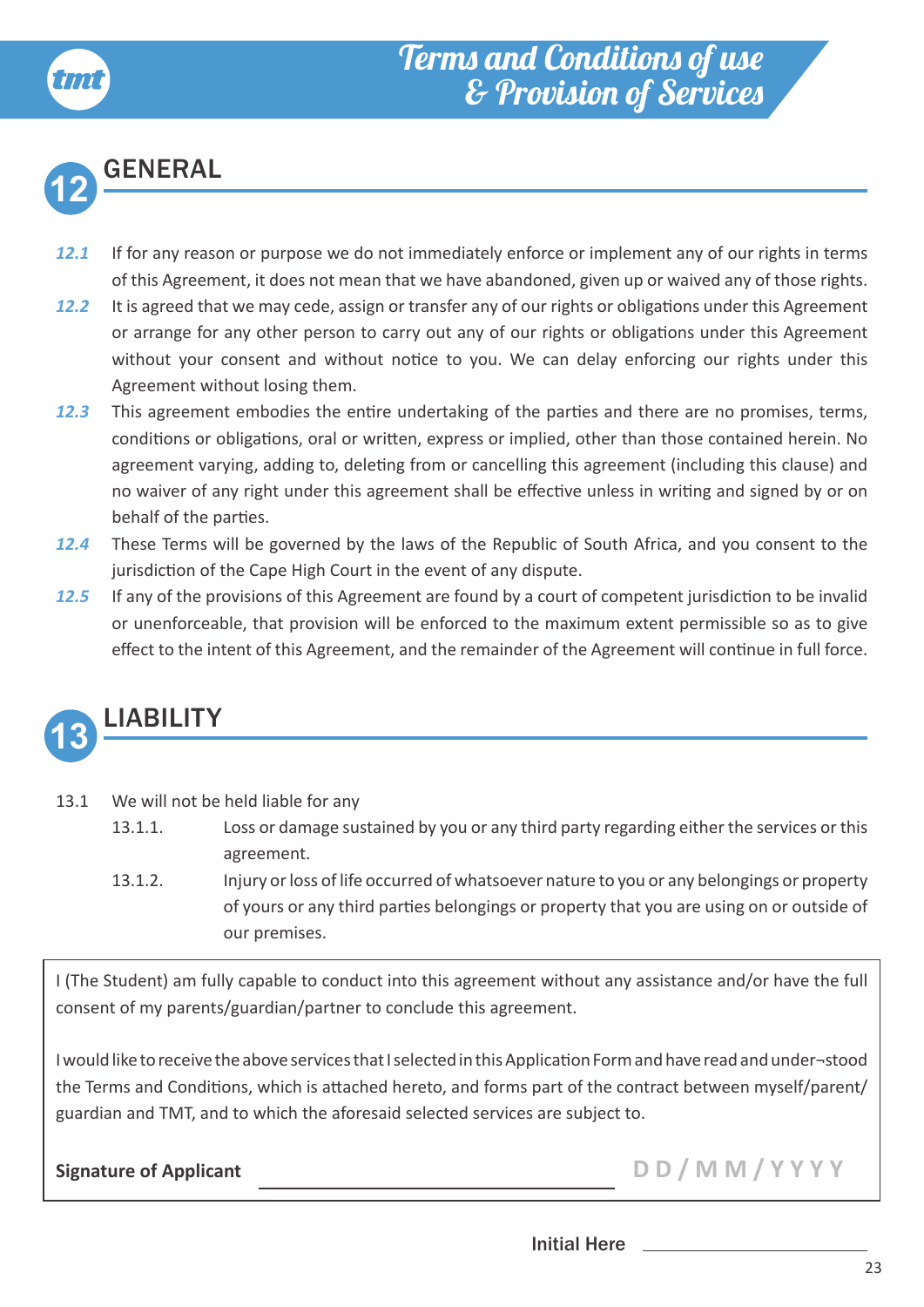

TRAINING FOR LIFE & MINISTRY | timothytraining.co.za

t. +(27) 21 873 6542 | f. +(27) 86 762 4859 | e. info@timothytraining.co.za

### Character Assessment

| <b>Full Name</b>       |                  |
|------------------------|------------------|
| <b>Identity Number</b> | <b>Telephone</b> |
| <b>Address</b>         |                  |
|                        |                  |
|                        |                  |

Please rate yourself according to the following characteristics:

| <b>Characteristic</b>                 | <b>Superior</b> | <b>Above</b><br><b>Average</b> | <b>Average</b> | <b>Below</b><br><b>Average</b> | <b>Unable</b><br>to Rate |
|---------------------------------------|-----------------|--------------------------------|----------------|--------------------------------|--------------------------|
| Spiritual Faith                       |                 |                                |                |                                |                          |
| Participation in church<br>activities |                 |                                |                |                                |                          |
| Leadership                            |                 |                                |                |                                |                          |
| Co-operation                          |                 |                                |                |                                |                          |
| Moral Lifestyle                       |                 |                                |                |                                |                          |
| Dependability                         |                 |                                |                |                                |                          |
| Physical Health                       |                 |                                |                |                                |                          |
| <b>Emotional Stability</b>            |                 |                                |                |                                |                          |
| Resourcefulness                       |                 |                                |                |                                |                          |
| Honesty                               |                 |                                |                |                                |                          |
| Getting along with<br>Authority       |                 |                                |                |                                |                          |
| Getting along with<br>Peers           |                 |                                |                |                                |                          |
| Compassion                            |                 |                                |                |                                |                          |
| Purposefulness                        |                 |                                |                |                                |                          |
| Self-Esteem                           |                 |                                |                |                                |                          |

Please send this form with your application to the TMT Office.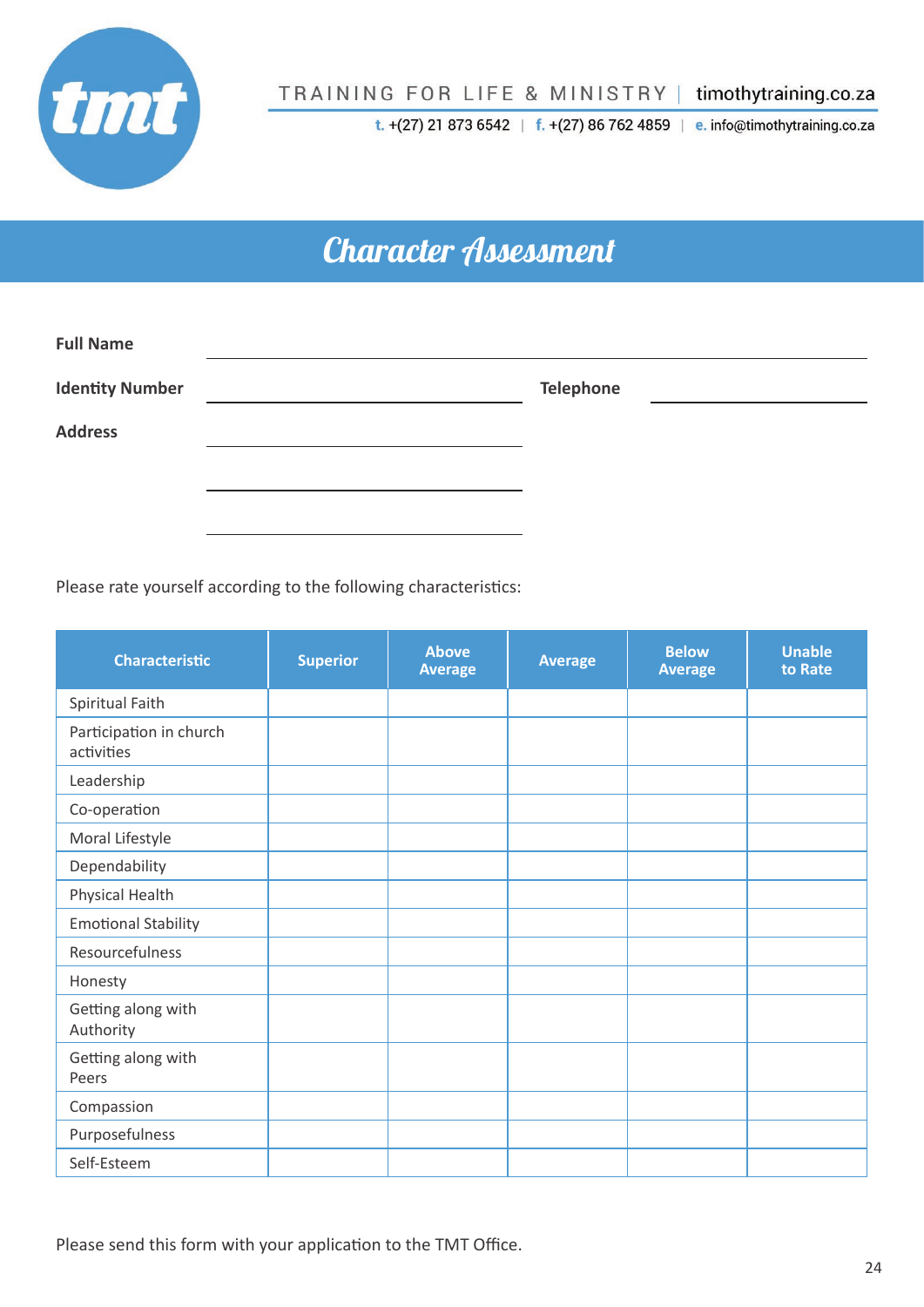

t.  $+(27)$  21 873 6542 | f.  $+(27)$  86 762 4859 | e. info@timothytraining.co.za

### Recommendation from a Spiritual Leader

### *Directions to Applicant*

Applicants for the Timothy Ministry Training must have this recommendation form completed. The applicant should fill in all the information in this top section and have his/her pastor, youth director, or other church leader fill in the remainder of the recommendation form. The church representative selected should not be related to the applicant but should be well acquainted with his/her spiritual commitment and character.

| <b>Full Name</b>      | <b>Identity Number</b> |  |
|-----------------------|------------------------|--|
| <b>Postal Address</b> | <b>Telephone</b>       |  |
|                       |                        |  |
|                       |                        |  |
|                       |                        |  |

#### *Directions to Spiritual Leader*

The applicant listed on this form has applied to Timothy Ministry Training and has listed you as a reference. Please answer each question as completely and honestly as possible to aid us in making an accurate assessment of the applicant and his/her character and capabilities. Feel free to type answers or to use another sheet of paper to answer questions on. Please number answers appropriately.

**1. Describe your relationship with the applicant, including how long you have known him/her.**

**2. Describe the applicant's attitude towards church and church activities.**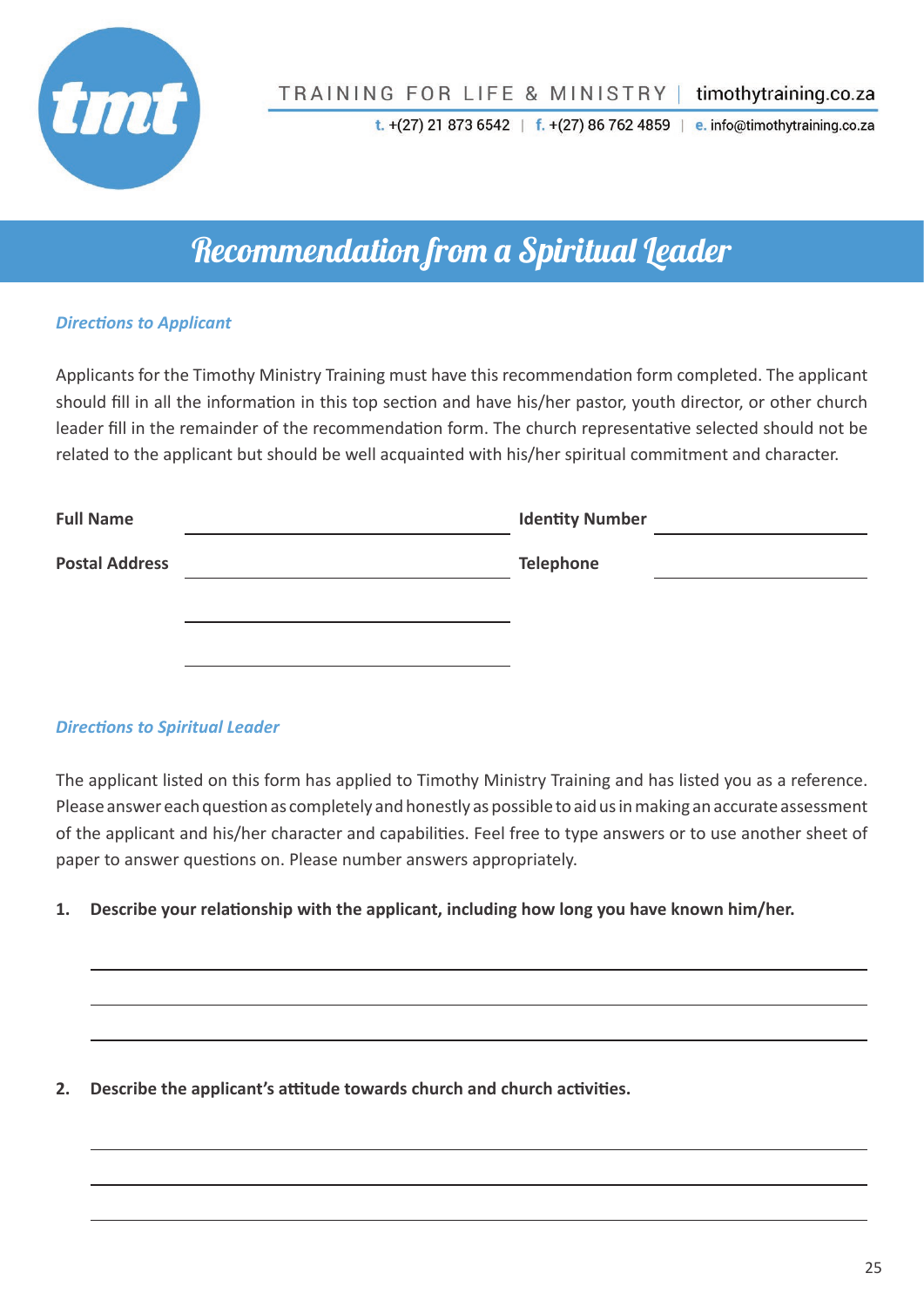- **3. How has the applicant, to your knowledge, made public profession of his/her faith in the Lord Jesus Christ?**
- **4. Are you aware of the applicant using alcohol, tobacco products, or illegal or habit-forming drugs? Please describe.**

**5. Are you aware of the applicant participating in behaviors inappropriate to a Christian lifestyle? Please explain.**

**6. Please rate the applicant according to the following characteristics:**

| <b>Characteristic</b>                 | <b>Superior</b> | <b>Above</b><br><b>Average</b> | <b>Average</b> | <b>Below</b><br><b>Average</b> | <b>Unable</b><br>to Rate |
|---------------------------------------|-----------------|--------------------------------|----------------|--------------------------------|--------------------------|
| Spiritual Faith                       |                 |                                |                |                                |                          |
| Participation in church<br>activities |                 |                                |                |                                |                          |
| Leadership                            |                 |                                |                |                                |                          |
| Co-operation                          |                 |                                |                |                                |                          |
| Moral Lifestyle                       |                 |                                |                |                                |                          |
| Dependability                         |                 |                                |                |                                |                          |
| Physical Health                       |                 |                                |                |                                |                          |
| <b>Emotional Stability</b>            |                 |                                |                |                                |                          |
| Resourcefulness                       |                 |                                |                |                                |                          |
| Honesty                               |                 |                                |                |                                |                          |
| Getting along with<br>Authority       |                 |                                |                |                                |                          |
| Getting along with<br>Peers           |                 |                                |                |                                |                          |
| Compassion                            |                 |                                |                |                                |                          |
| Purposefulness                        |                 |                                |                |                                |                          |
| Self-Esteem                           |                 |                                |                |                                |                          |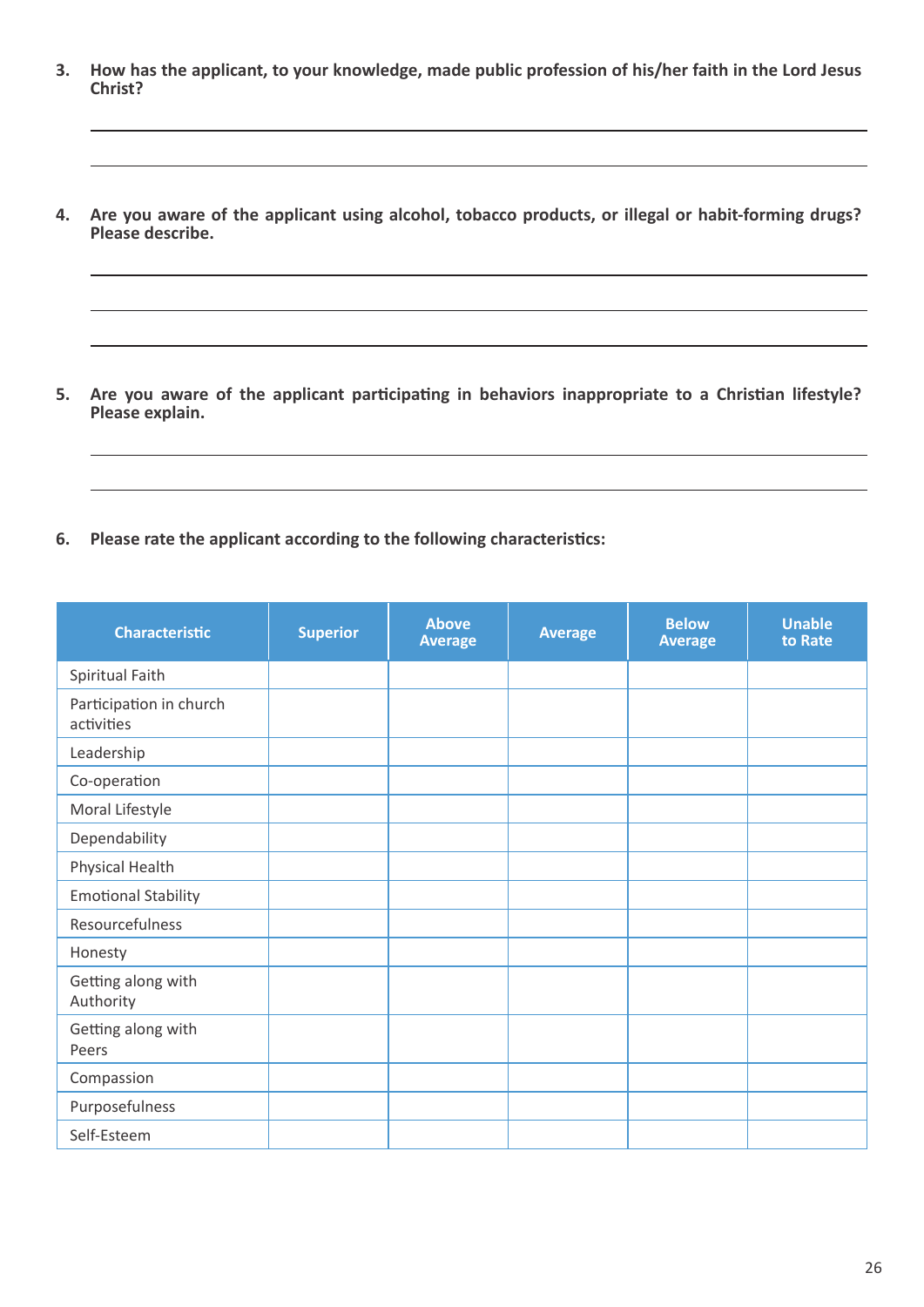| List any other information that you think would be helpful in our accurate evaluation of this applicant.<br>8. |             |
|----------------------------------------------------------------------------------------------------------------|-------------|
|                                                                                                                |             |
| Based on your experience with the applicant, how would you recommend him/her?<br>9.                            |             |
| Highly recommended _________ Recommended ________ Would not recommend ______                                   |             |
| Prefer not to make a recommendation                                                                            |             |
|                                                                                                                |             |
|                                                                                                                | DD/MM/YYYY  |
| Signature                                                                                                      | <b>Date</b> |
|                                                                                                                |             |
| Please provide the following information:                                                                      |             |
| <b>Title</b><br><b>Name</b>                                                                                    |             |
| Church<br>Denomination                                                                                         |             |
| <b>Postal Address</b><br><b>Telephone</b>                                                                      |             |
|                                                                                                                |             |
|                                                                                                                |             |
| Please return to:<br><b>TMT</b><br>Email: info@timothytraining.co.za                                           |             |
| Fax: 086 762 4859                                                                                              |             |
| <b>PO Box 247</b>                                                                                              |             |
| Wellington                                                                                                     |             |
| 7654                                                                                                           |             |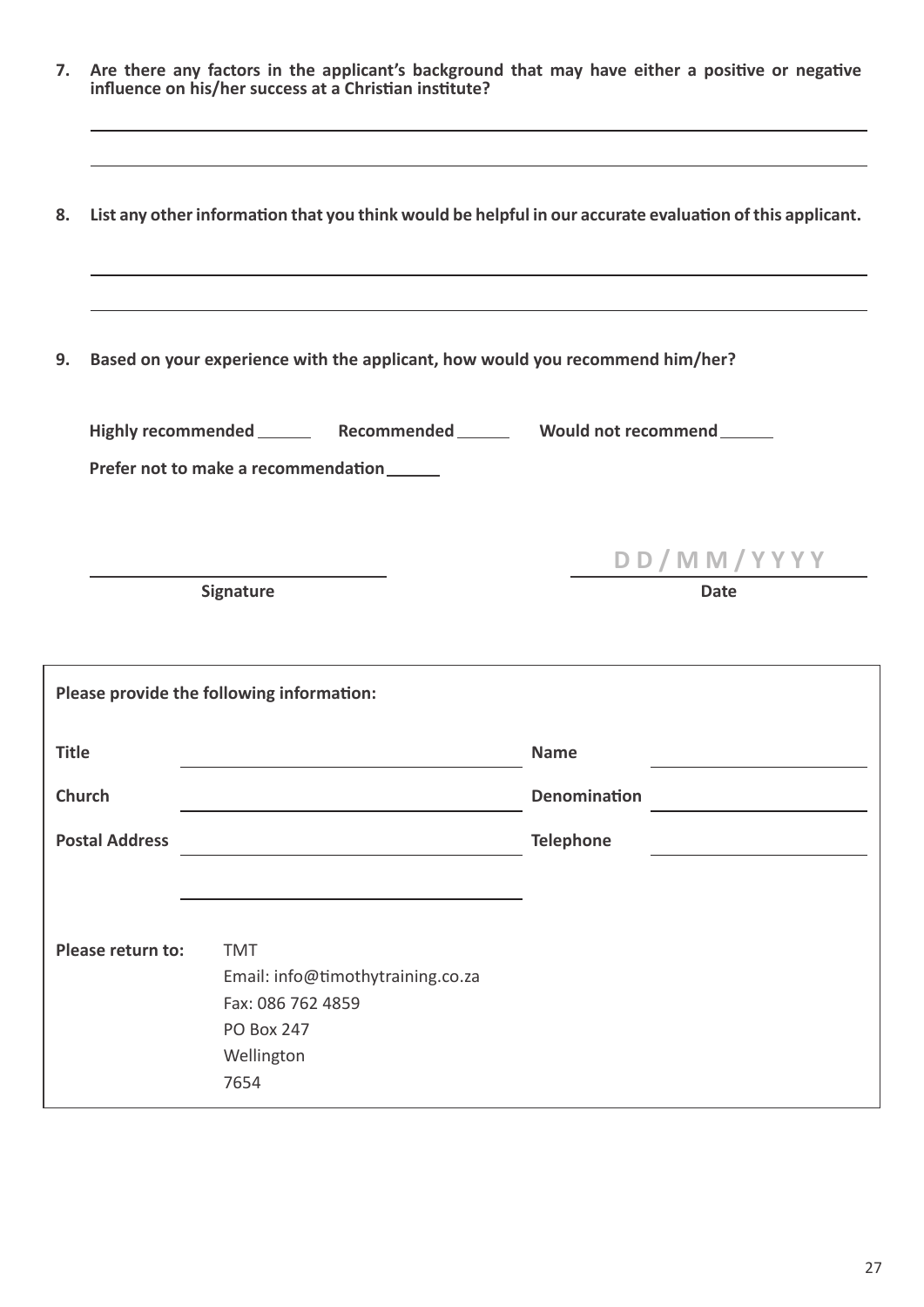

t.  $+(27)$  21 873 6542 | f.  $+(27)$  86 762 4859 | e. info@timothytraining.co.za

### Recommendation from Teacher or Employer

#### *Directions to Applicant*

Applicants for the Timothy Ministry Training must have this recommendation form completed. The applicant should fill in all the information in this top section and have his/her teacher, employer, or any other person with authority over the applicant to fill in the remainder of the recommendation form. The representative selected should not be related to the applicant but should be well acquainted with his/her character and academic potential.

| <b>Full Name</b>      | <b>Identity Number</b> |  |
|-----------------------|------------------------|--|
| <b>Postal Address</b> | <b>Telephone</b>       |  |
|                       |                        |  |
|                       |                        |  |
|                       |                        |  |

#### *Directions to Teacher or Employer*

The applicant listed on this form has applied to Timothy Ministry Training and has listed you as a reference. Please answer each question as completely and honestly as possible to aid us in making an accurate assessment of the applicant and his/her character and capabilities. Feel free to type answers or to use another sheet of paper to answer questions on. Please number answers appropriately.

**1. Describe your relationship with the applicant, including how long you have known him/her.**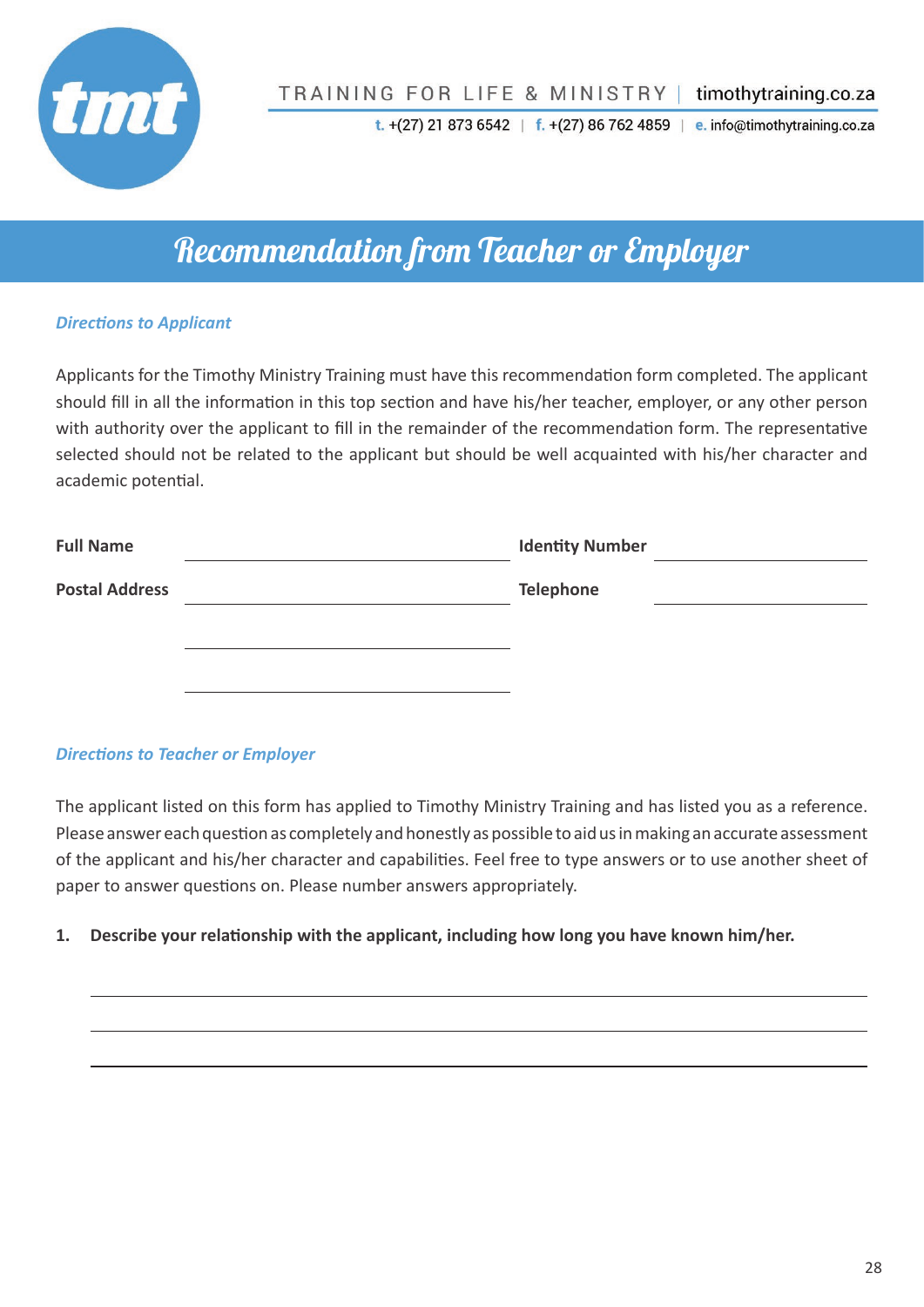- **2. Describe the applicant's attitude toward authority.**
- **3. Do you know of any negative character traits or habits that could affect his/her future academic success?**
- **4. How would you describe the applicant's work/study habits?**
- **5. Please rate the applicant according to the following characteristics:**

| <b>Characteristic</b>                 | <b>Superior</b> | <b>Above</b><br><b>Average</b> | <b>Average</b> | <b>Below</b><br><b>Average</b> | <b>Unable</b><br>to Rate |
|---------------------------------------|-----------------|--------------------------------|----------------|--------------------------------|--------------------------|
| Spiritual Faith                       |                 |                                |                |                                |                          |
| Participation in church<br>activities |                 |                                |                |                                |                          |
| Leadership                            |                 |                                |                |                                |                          |
| Co-operation                          |                 |                                |                |                                |                          |
| Moral Lifestyle                       |                 |                                |                |                                |                          |
| Dependability                         |                 |                                |                |                                |                          |
| Physical Health                       |                 |                                |                |                                |                          |
| <b>Emotional Stability</b>            |                 |                                |                |                                |                          |
| Resourcefulness                       |                 |                                |                |                                |                          |
| Honesty                               |                 |                                |                |                                |                          |
| Getting along with<br>Authority       |                 |                                |                |                                |                          |
| Getting along with<br>Peers           |                 |                                |                |                                |                          |
| Compassion                            |                 |                                |                |                                |                          |
| Purposefulness                        |                 |                                |                |                                |                          |
| Self-Esteem                           |                 |                                |                |                                |                          |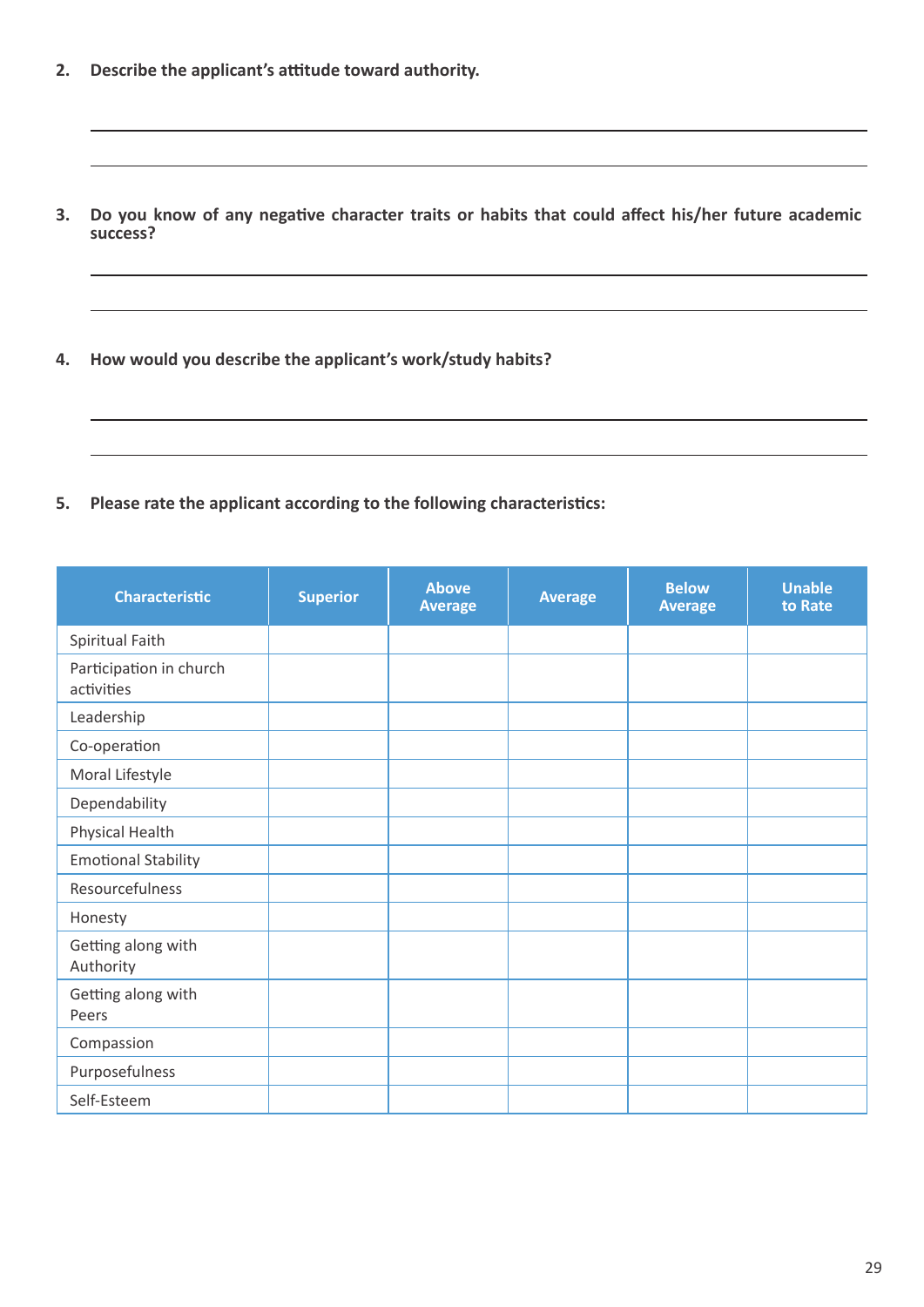|              |                       | influence on his/her success at a Christian institute?                                                              | 6. Are there any factors in the applicant's background that may have either a positive or negative       |
|--------------|-----------------------|---------------------------------------------------------------------------------------------------------------------|----------------------------------------------------------------------------------------------------------|
| 7.           |                       |                                                                                                                     | List any other information that you think would be helpful in our accurate evaluation of this applicant. |
| 8.           |                       | Based on your experience with the applicant, how would you recommend him/her?                                       |                                                                                                          |
|              |                       | Highly recommended _________ Recommended ________ Would not recommend ______<br>Prefer not to make a recommendation |                                                                                                          |
|              |                       | Signature                                                                                                           | DD/MM/YYYY<br><b>Date</b>                                                                                |
|              |                       | Please provide the following information:                                                                           |                                                                                                          |
| <b>Title</b> |                       |                                                                                                                     | <b>Name</b>                                                                                              |
|              | Organization          |                                                                                                                     | <b>Position Held</b>                                                                                     |
|              | <b>Postal Address</b> |                                                                                                                     | <b>Telephone</b>                                                                                         |
|              | Please return to:     | <b>TMT</b><br>Email: info@timothytraining.co.za<br>Fax: 086 762 4859<br><b>PO Box 247</b><br>Wellington<br>7654     |                                                                                                          |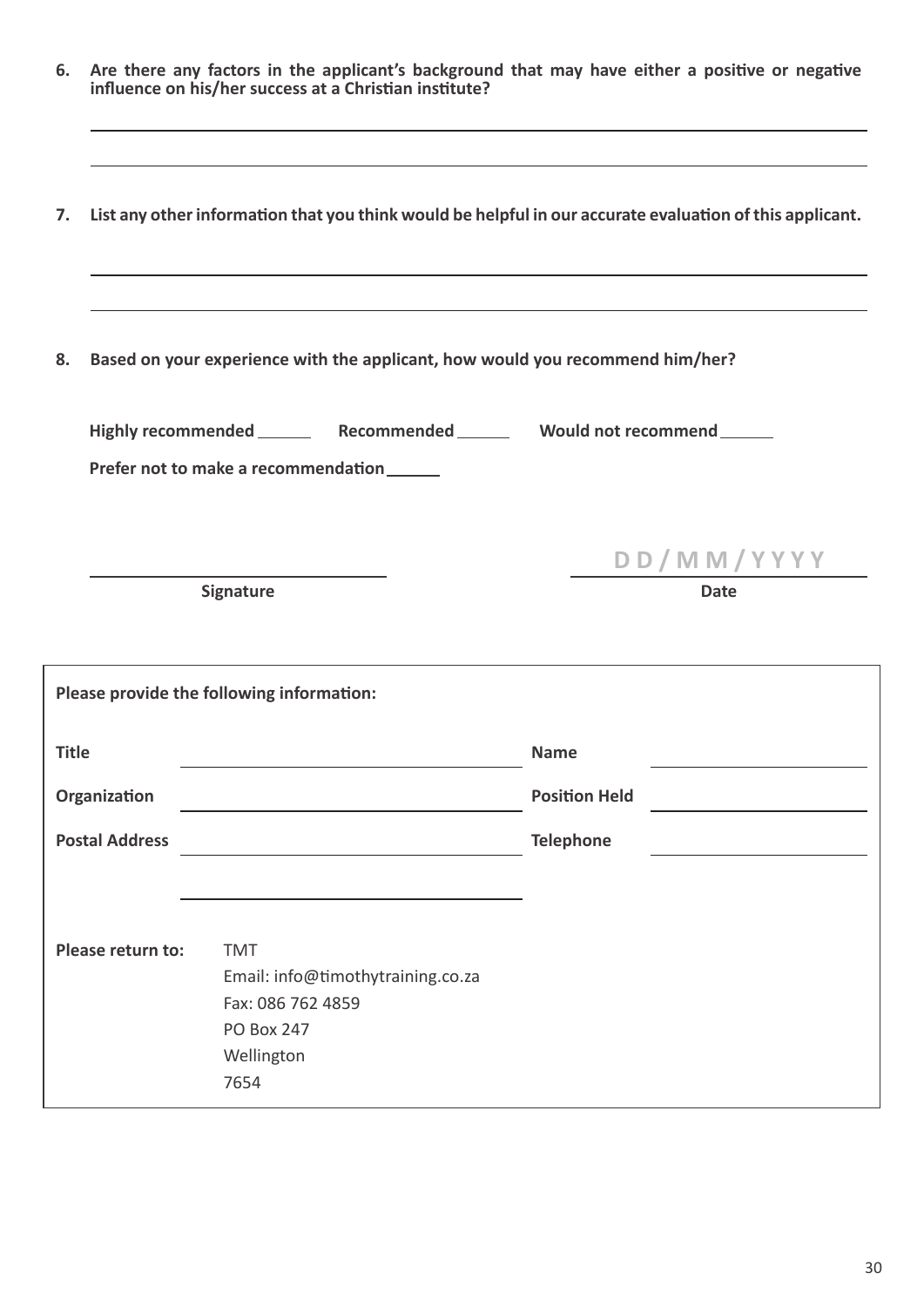

#### TRAINING FOR LIFE & MINISTRY timothytraining.co.za

t. +(27) 21 873 6542 | f. +(27) 86 762 4859 | e. info@timothytraining.co.za

To whom it may concern

Please complete the debit order below, and kindly forward it back to us by no later than the 1st of December 2022. Please note by completing this debit order, your first payment will be made on 1 January 2023.

#### *BANK DEBIT ORDER INSTRUCTION / CREDIT CARD AUTHORITY*

| Name                                                                                  |                                                  |                                         |
|---------------------------------------------------------------------------------------|--------------------------------------------------|-----------------------------------------|
| (Debtor)                                                                              | Date:                                            |                                         |
| Address<br>the control of the control of the control of the control of the control of | Contract No:<br>(Office Use)                     |                                         |
| the control of the control of the control of the control of the control of            | Debit Amount:                                    |                                         |
|                                                                                       | <b>Commencement Date:</b><br>Abbreviated name as | <b>Timothy Ministry Training</b>        |
| Contact No:                                                                           | registered with the bank:                        |                                         |
|                                                                                       | ID Number:                                       |                                         |
| Email address of account holder:                                                      |                                                  |                                         |
| Complete either savings, current, transmission OR credit card details.                |                                                  |                                         |
| (savings, current, transmission)                                                      |                                                  | (master card, visa)                     |
| <b>BANK:</b>                                                                          | <b>CARDHOLDER'S NAME:</b>                        |                                         |
| <b>BRANCH</b><br>TOWN:                                                                | <b>CARD NUMBER:</b>                              |                                         |
| <b>BRANCH NO:</b>                                                                     | <b>EXPIRY DATE:</b>                              |                                         |
| <b>ACCOUNT</b><br>NAME:                                                               | <b>CVV NUMBER:</b>                               |                                         |
| <b>ACCOUNT</b><br>NO:                                                                 |                                                  | (three digit number on back of<br>card) |

This signed Authority and Mandate refers to our contract as dated as on signature hereof ("the Agreement"). I / We hereby authorize The Beriyth Foundation T/A Timothy Ministry Training to issue and deliver payment instructions to the bank for collection against my / our abovementioned account at my / our above mentioned bank (or any other bank or branch to which I / We may transfer my / our account) on condition that the sum of such payment instructions will never exceed my / our obligations as agreed to in the Agreement, and commencing on the commencement date and continuing until this Authority and Mandate is terminated by me / us by giving you notice in writing of no less than 20 ordinary working days, and sent by prepaid registered post or delivered to your address indicated above.

The individual payment instructions so authorised to be issued must be issued and delivered as follows: